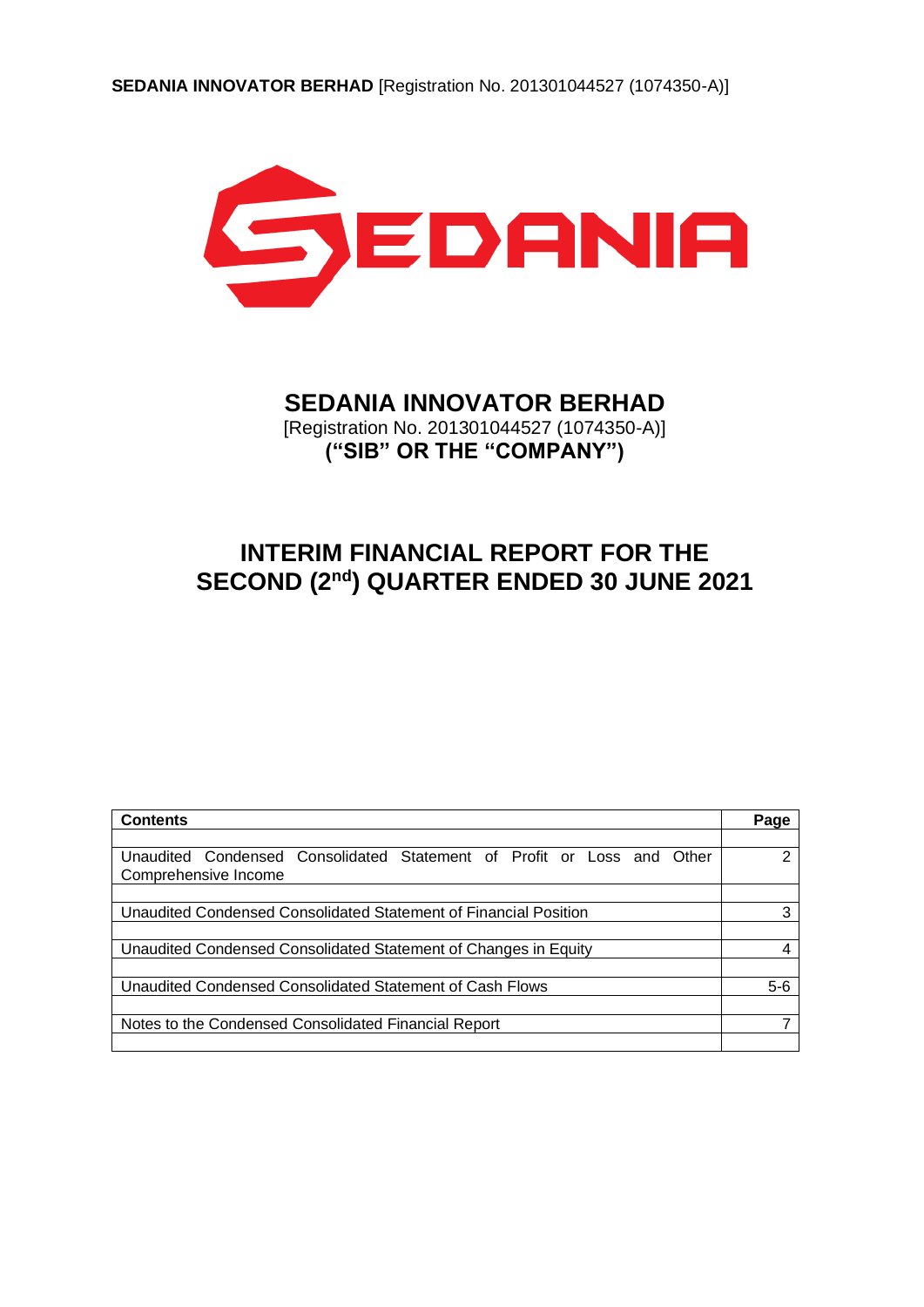# **UNAUDITED CONDENSED CONSOLIDATED STATEMENT OF PROFIT OR LOSS AND OTHER COMPREHENSIVE INCOME FOR THE SECOND (2 nd) QUARTER ENDED 30 JUNE 2021**

|                                       | <b>Quarter Ended</b> |               |                | <b>Year-To-Date Ended</b> |               |                |
|---------------------------------------|----------------------|---------------|----------------|---------------------------|---------------|----------------|
|                                       | 30 Jun<br>30 Jun     |               | 30 Jun         | 30 Jun                    |               |                |
|                                       | 2021                 | 2020          | <b>Changes</b> | 2021                      | 2020          | <b>Changes</b> |
|                                       | <b>RM'000</b>        | <b>RM'000</b> | $\%$           | <b>RM'000</b>             | <b>RM'000</b> | %              |
| Revenue                               | 10,836               | 1,111         | >100           | 27,904                    | 3,888         | >100           |
| Other income                          | 1,555                | 420           | >100           | 2,047                     | 1,006         | >100           |
| Cost of sales                         | (4, 724)             | (235)         | >100           | (12, 715)                 | (1,468)       | >100           |
| Administration expenses               | (4, 167)             | (3,958)       | 5              | (8,623)                   | (7, 348)      | 17             |
| Profit/(Loss) from operations         | 3,500                | (2,662)       | >100           | 8,613                     | (3,922)       | >100           |
| Finance costs                         | (49)                 | (7)           | >100           | (79)                      | (22)          | >100           |
| Share of result of associates,        |                      |               |                |                           |               |                |
| net of tax                            |                      | (222)         | (100)          |                           | (633)         | (100)          |
| Profit/(Loss) before taxation         | 3,451                | (2,891)       | >100           | 8,534                     | (4, 577)      | >100           |
| Taxation                              | (236)                | (61)          | >100           | (427)                     | (198)         | >100           |
| Profit/(Loss) for the period,         |                      |               |                |                           |               |                |
| representing total                    | 3,215                | (2,952)       | >100           | 8,107                     | (4,755)       | >100           |
| comprehensive income/(loss)           |                      |               |                |                           |               |                |
|                                       |                      |               |                |                           |               |                |
| NET PROFIT/(LOSS) ATTRIBUTABLE TO:    |                      |               |                |                           |               |                |
| - Owners of the Company               | 2,466                | (2,952)       | >100           | 6,675                     | (4,755)       | >100           |
| - Non-controlling interests           | 749                  |               | 100            | 1,432                     |               | 100            |
|                                       | 3,215                | (2,952)       | >100           | 8,107                     | (4, 755)      | >100           |
| <b>TOTAL COMPREHENSIVE</b>            |                      |               |                |                           |               |                |
| <b>INCOME/(LOSS) ATTRIBUTABLE TO:</b> |                      |               |                |                           |               |                |
| - Owners of the Company               | 2,466                | (2,952)       | >100           | 6,675                     | (4,755)       | >100           |
| - Non-controlling interests           | 749                  |               | 100            | 1,432                     |               | 100            |
|                                       | 3,215                | (2,952)       | >100           | 8,107                     | (4, 755)      | >100           |
| Weighted average number of            |                      |               |                |                           |               |                |
| ordinary shares ('000)                | 311,008              | 251,192       | 21             | 311,008                   | 249,412       | 21             |
|                                       |                      |               |                |                           |               |                |
| Earnings/(Loss) per share             |                      |               |                |                           |               |                |
| attributable to the owners of         |                      |               |                |                           |               |                |
| the Company (Sen):                    |                      |               |                |                           |               |                |
| - Basic                               | 0.79                 | (1.18)        | >100           | 2.15                      | (1.91)        | >100           |
| - Diluted                             | 0.79                 | (1.17)        | >100           | 2.14                      | (1.91)        | >100           |

(The unaudited condensed consolidated statement of profit or loss and other comprehensive income should be read in conjunction with the audited financial statements for the year ended 31 December 2020 and the accompanying explanatory notes attached to this interim financial report.)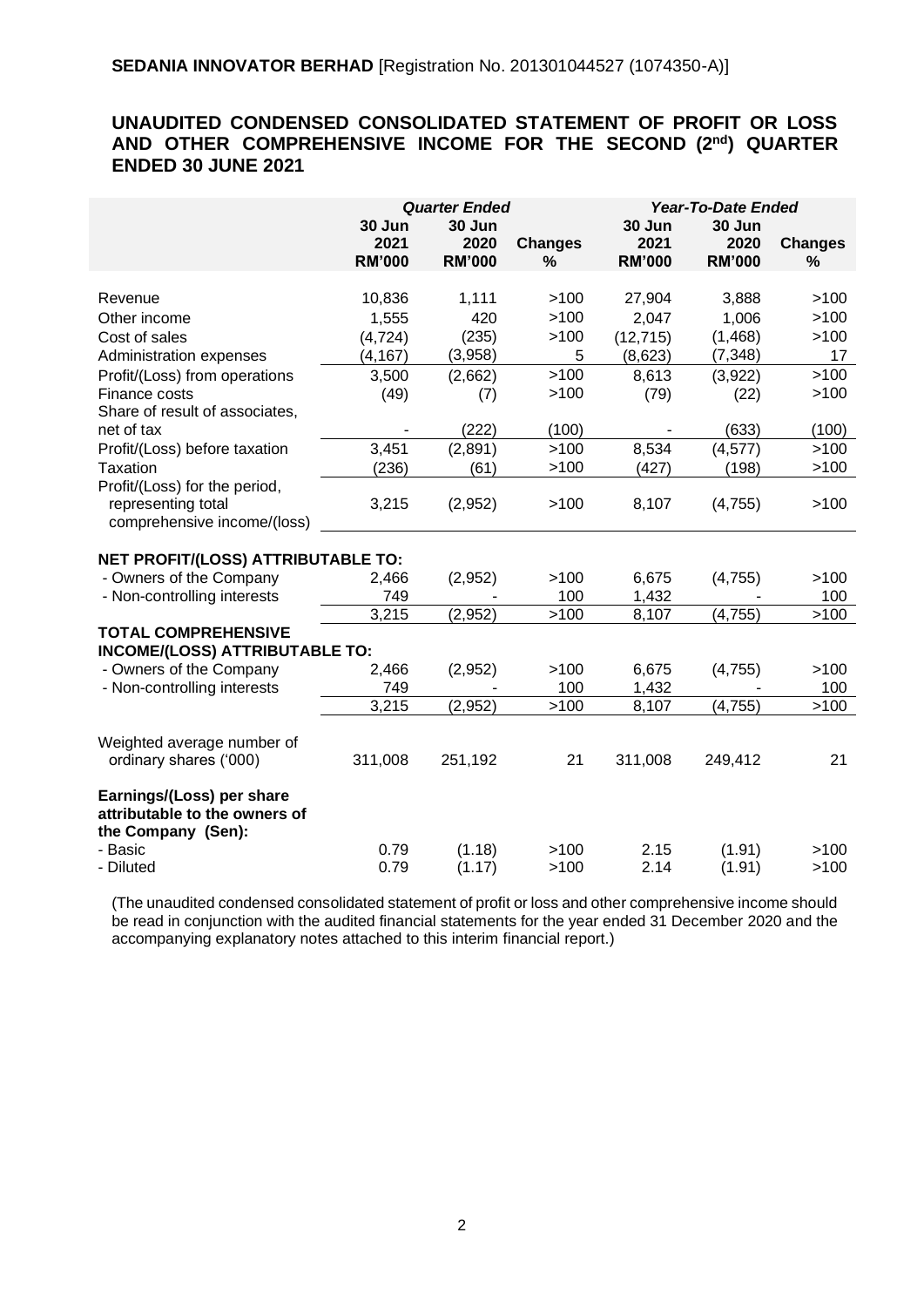#### **UNAUDITED CONDENSED CONSOLIDATED STATEMENT OF FINANCIAL POSITION AS AT 30 JUNE 2021**

|                                     | <b>Unaudited</b><br>as at<br>30 Jun 2021<br><b>RM'000</b> | <b>Audited</b><br>as at<br>31 Dec 2020<br><b>RM'000</b> |
|-------------------------------------|-----------------------------------------------------------|---------------------------------------------------------|
| <b>NON-CURRENT ASSET</b>            |                                                           |                                                         |
| Property, plant and equipment       | 3,523                                                     | 973                                                     |
| Right-of-use assets                 | 608                                                       | 752                                                     |
| Lease receivables                   | 5,953                                                     | 5,953                                                   |
| Deferred tax asset                  | 334                                                       | 334                                                     |
|                                     | 10,418                                                    | 8,012                                                   |
| <b>CURRENT ASSETS</b>               |                                                           |                                                         |
| Receivables, deposit & prepayments  | 8,363                                                     | 9,471                                                   |
| Lease receivables                   | 11,835                                                    | 677                                                     |
| Inventories                         | 4,944                                                     | 3                                                       |
| Short term funds                    | 9,698                                                     | 1,891                                                   |
| Cash and bank balances              | 4,753                                                     | 10,826                                                  |
| Current tax asset                   | 219                                                       | 228                                                     |
|                                     | 39,812                                                    | 23,096                                                  |
| <b>TOTAL ASSETS</b>                 | 50,230                                                    | 31,108                                                  |
| <b>EQUITY</b>                       |                                                           |                                                         |
| Share capital                       | 65,649                                                    | 52,895                                                  |
| Reserves                            | (30, 774)                                                 | (25, 159)                                               |
| Non-controlling interest            | 4,246                                                     |                                                         |
| <b>TOTAL EQUITY</b>                 | 39,121                                                    | 27,736                                                  |
|                                     |                                                           |                                                         |
| <b>NON-CURRENT LIABILITIES</b>      |                                                           |                                                         |
| Bank borrowing                      | 3,313                                                     | 375                                                     |
| Lease liabilities                   | 225                                                       | 520                                                     |
| Deferred tax liabilities            | 24                                                        | 6                                                       |
| <b>CURRENT LIABILITIES</b>          | 3,562                                                     | 901                                                     |
| Payables, accruals & other current  |                                                           |                                                         |
| liabilities                         | 5,335                                                     | 2,103                                                   |
| Lease liabilities                   | 435                                                       | 283                                                     |
| Bank borrowing                      | 1,777                                                     | 85                                                      |
|                                     | 7,547                                                     | 2,471                                                   |
| <b>TOTAL LIABILITIES</b>            | 11,109                                                    | 3,372                                                   |
| <b>TOTAL EQUITY AND LIABILITIES</b> | 50,230                                                    | 31,108                                                  |
| <b>NET ASSETS PER SHARE (Sen)</b>   | 12.58                                                     | 9.18                                                    |

(The unaudited condensed consolidated statement of financial position should be read in conjunction with the audited financial statements for the year ended 31 December 2020 and the accompanying explanatory notes attached to this interim financial report.)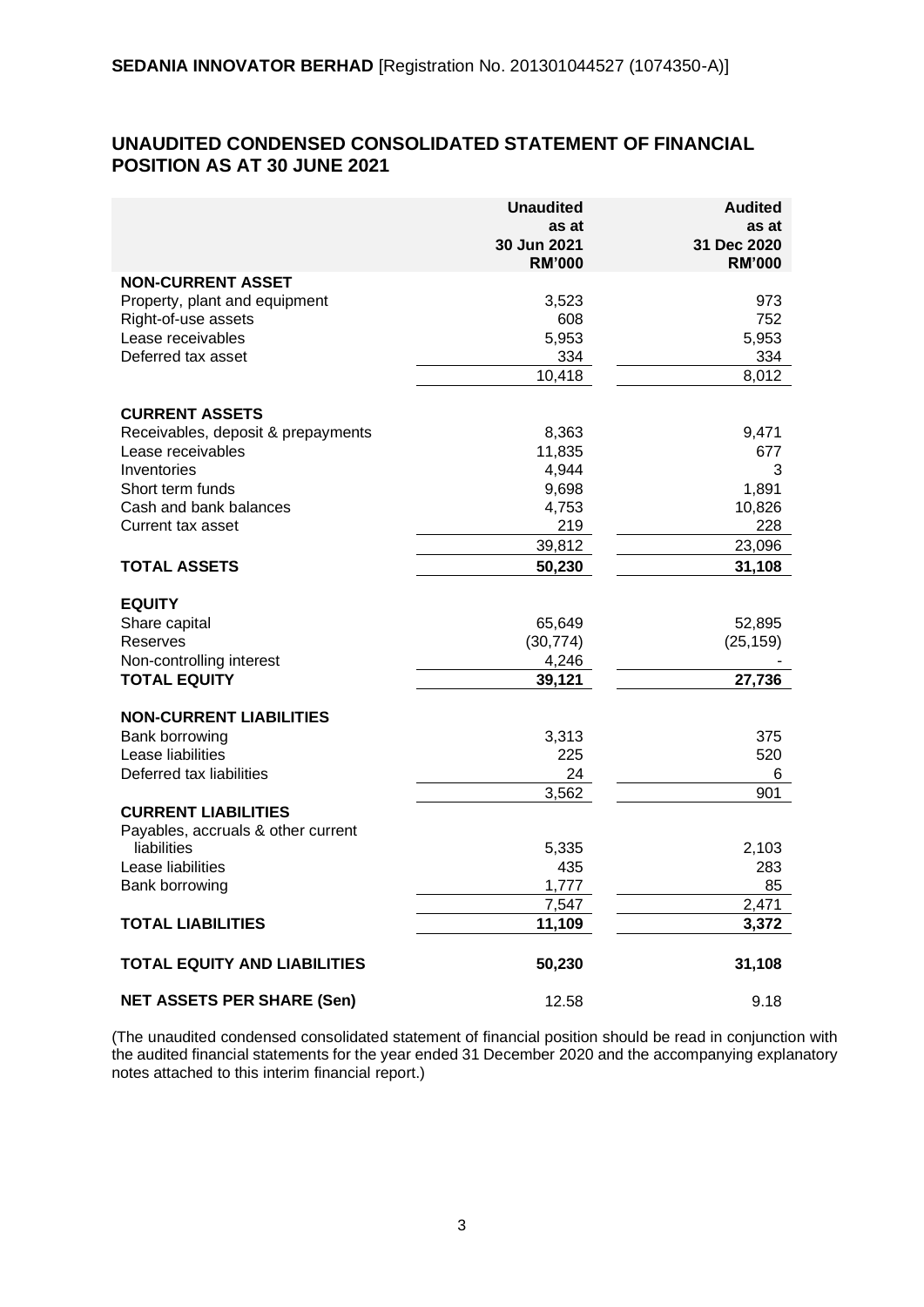#### **UNAUDITED CONDENSED CONSOLIDATED STATEMENT OF CHANGES IN EQUITY FOR THE SECOND (2 nd) QUARTER ENDED 30 JUNE 2021**

|                                                                               | <b>Share</b><br><b>Capital</b><br><b>RM'000</b> | <b>ESOS</b><br><b>Reserve</b><br><b>RM'000</b> | Reorganisation<br><b>Reserve</b><br><b>RM'000</b> | <b>Retained</b><br>earnings<br><b>RM'000</b> | <b>Total</b><br><b>RM'000</b> | Non-<br>controlling<br>interest<br><b>RM'000</b> | <b>Total</b><br><b>Equity</b><br><b>RM'000</b> |
|-------------------------------------------------------------------------------|-------------------------------------------------|------------------------------------------------|---------------------------------------------------|----------------------------------------------|-------------------------------|--------------------------------------------------|------------------------------------------------|
| Current year-to-<br>date ended 30<br><b>June 2021</b>                         |                                                 |                                                |                                                   |                                              |                               |                                                  |                                                |
| Balance as at 1<br>January 2021                                               | 52,895                                          | 119                                            | (10, 853)                                         | (14, 425)                                    | 27,736                        |                                                  | 27,736                                         |
| Total comprehensive<br>profit                                                 |                                                 |                                                |                                                   | 6,675                                        | 6,675                         | 1,432                                            | 8,107                                          |
| Adjustments arising<br>from acquisition of<br>a subsidiary                    |                                                 |                                                | (12, 187)                                         | ۰                                            | (12, 187)                     | 2,814                                            | (9,373)                                        |
| <b>Transactions with</b><br>owners:                                           |                                                 |                                                |                                                   |                                              |                               |                                                  |                                                |
| <b>Issuance of shares:</b><br><b>Private Placement</b>                        | 12,451                                          |                                                |                                                   |                                              | 12,451                        |                                                  | 12,451                                         |
| Proceeds from<br><b>ESOS</b>                                                  | 303                                             | (115)                                          |                                                   |                                              | 188                           |                                                  | 188                                            |
| Share options<br>granted under<br><b>ESOS</b>                                 |                                                 | 12                                             |                                                   |                                              | 12                            |                                                  | 12                                             |
| Balance as at 30<br><b>June 2021</b>                                          | 65,649                                          | 16                                             | (23,040)                                          | (7, 750)                                     | 34,875                        | 4,246                                            | 39,121                                         |
| <b>Preceding year</b><br>corresponding<br>period ended 30<br><b>June 2020</b> |                                                 |                                                |                                                   |                                              |                               |                                                  |                                                |
| Balance as at 1<br>January 2020                                               | 44,557                                          | 224                                            | (10, 853)                                         | (2, 423)                                     | 31,505                        |                                                  | 31,505                                         |
| Total comprehensive<br>loss                                                   |                                                 |                                                |                                                   | (4, 775)                                     | (4, 775)                      |                                                  | (4, 775)                                       |
| <b>Transactions with</b><br>owners:                                           |                                                 |                                                |                                                   |                                              |                               |                                                  |                                                |
| <b>Issuance of shares:</b><br>Proceeds from<br><b>ESOS</b>                    | 581                                             | (222)                                          |                                                   |                                              | 359                           |                                                  | 359                                            |
| Share options<br>granted under<br><b>ESOS</b>                                 |                                                 | 70                                             |                                                   |                                              | 70                            |                                                  | 70                                             |
| Balance as at 30<br><b>June 2020</b>                                          | 45,138                                          | 72                                             | (10, 853)                                         | (7, 198)                                     | 27,159                        |                                                  | 27,159                                         |

(The unaudited condensed consolidated statement of changes in equity should be read in conjunction with the audited financial statements for the year ended 31 December 2020 and the accompanying explanatory notes attached to this interim financial report.)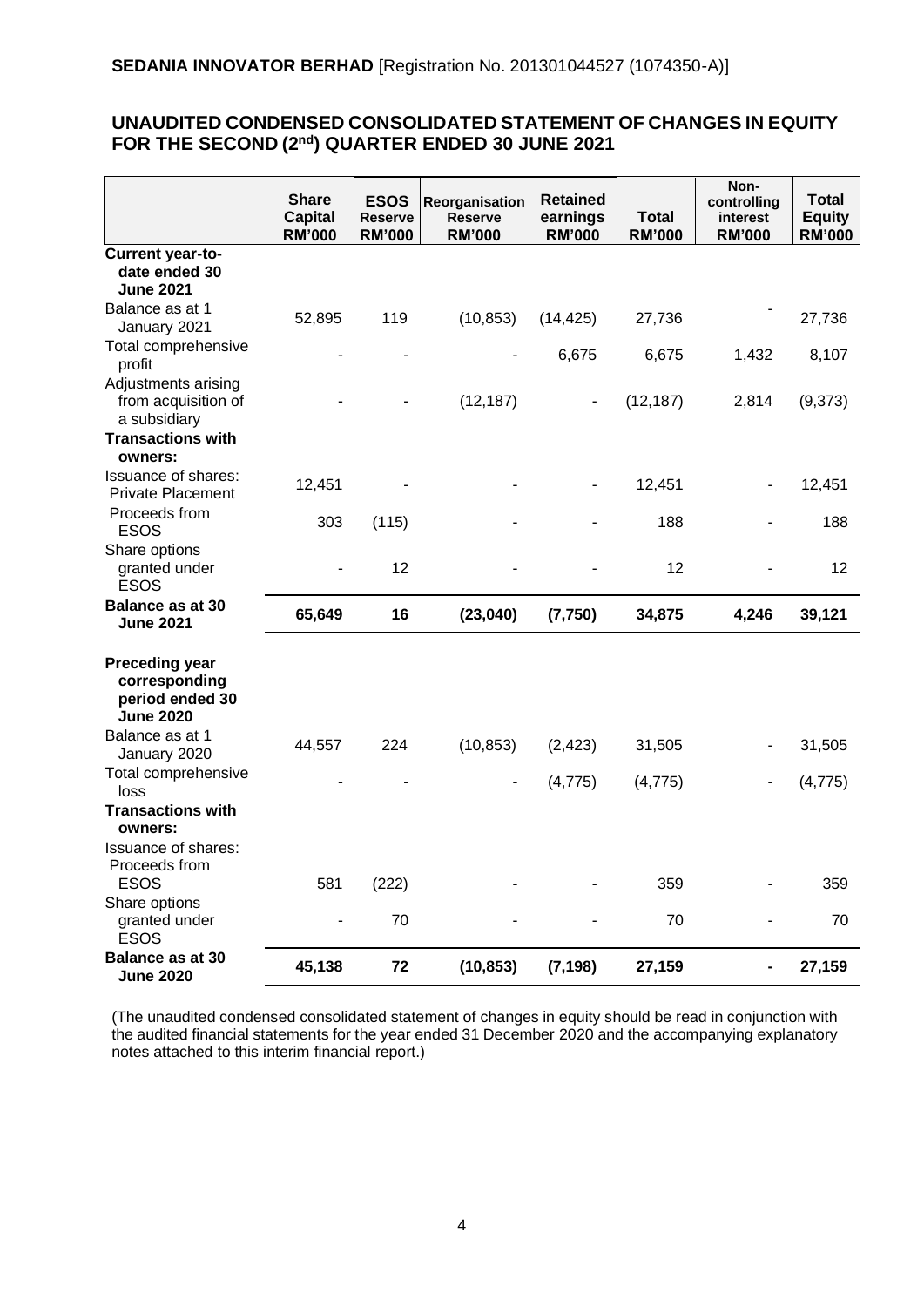# **UNAUDITED CONDENSED CONSOLIDATED STATEMENT OF CASH FLOWS FOR THE SECOND (2 nd) QUARTER ENDED 30 JUNE 2021**

|                                                                                                 | <b>Current</b><br>year to date<br>30 Jun 2021<br><b>RM'000</b> | <b>Preceding</b><br>year to date<br>30 Jun 2020<br><b>RM'000</b> |
|-------------------------------------------------------------------------------------------------|----------------------------------------------------------------|------------------------------------------------------------------|
| <b>CASH FLOWS FROM OPERATING ACTIVITIES</b>                                                     |                                                                |                                                                  |
| Profit/(Loss) before taxation<br>Adjustments for:                                               | 8,534                                                          | (4, 577)                                                         |
| Depreciation of property, plant and equipment                                                   | 198                                                            | 381                                                              |
| Depreciation of right-of-use assets                                                             | 138                                                            | 87                                                               |
| Share options vested under ESOS                                                                 | 47                                                             | 70                                                               |
| Interest expense                                                                                | 73                                                             | 14                                                               |
| Interest expense on lease liabilities                                                           | 6                                                              | 7                                                                |
| Income distribution from short term funds                                                       | (14)                                                           | (107)                                                            |
| Interest income from finance lease                                                              | (1,091)                                                        | (739)                                                            |
| Impairment losses on trade & finance lease receivables                                          | 1,468                                                          | 1,516                                                            |
| Impairment on investment in associates                                                          |                                                                | 443                                                              |
| Reversal of impairment losses on trade receivables                                              | (1,000)                                                        |                                                                  |
| Share of loss in associates, net of tax                                                         |                                                                | 633                                                              |
| Unrealised loss on foreign exchange<br>Operating profit/(loss) before working capital changes   | 8,360                                                          | (2,272)                                                          |
|                                                                                                 |                                                                |                                                                  |
| Changes in working capital:                                                                     |                                                                |                                                                  |
| Trade and other receivables                                                                     | 3,443                                                          | (2,010)                                                          |
| Inventory                                                                                       | (964)                                                          | (3)                                                              |
| Lease receivables                                                                               | (10, 376)                                                      | 1,323                                                            |
| Trade and other payables                                                                        | (125)                                                          | (253)                                                            |
|                                                                                                 | (8,022)                                                        | (943)                                                            |
| Cash generated/(used) in operations<br>Tax paid                                                 | 338<br>(427)                                                   | (3,215)<br>(198)                                                 |
| <b>NET CASH USED IN OPERATING ACTIVITIES</b>                                                    | (89)                                                           |                                                                  |
|                                                                                                 |                                                                | (3, 413)                                                         |
| <b>CASH FLOWS FROM INVESTING ACTIVITIES</b>                                                     |                                                                |                                                                  |
| Purchase of property, plant and equipment                                                       | (80)                                                           | (51)                                                             |
| Income distribution received from short term funds                                              | 14                                                             | 107                                                              |
| Investment in a subsidiary                                                                      | (11, 240)                                                      |                                                                  |
| Investment in associated company                                                                | (333)                                                          | (184)                                                            |
| Unrealised loss on foreign exchange<br>Payment to ultimate holding company in respect of profit | (1)                                                            |                                                                  |
| guarantee                                                                                       | (1,938)                                                        |                                                                  |
| <b>NET CASH USED IN INVESTING ACTIVITIES</b>                                                    | (13, 578)                                                      | (128)                                                            |
| <b>CASH FLOWS FROM FINANCING ACTIVITIES</b>                                                     |                                                                |                                                                  |
| Repayment of term loan                                                                          | 2,295                                                          | (33)                                                             |
| Interest on term loan                                                                           | (73)                                                           | (14)                                                             |
| Repayment of lease liabilities                                                                  | (129)                                                          | (128)                                                            |
| Interest on lease liabilities                                                                   | (6)                                                            | (7)                                                              |
| Proceeds from issuance of shares                                                                | 12,638                                                         | 359                                                              |
| <b>NET CASH GENERATED FROM FINANCING</b>                                                        |                                                                |                                                                  |
| <b>ACTIVITIES</b>                                                                               | 14,725                                                         | 177                                                              |
| NET INCREASE/(DECREASE) IN CASH AND CASH                                                        |                                                                |                                                                  |
| <b>EQUIVALENTS</b>                                                                              | 1,058                                                          | (3, 364)                                                         |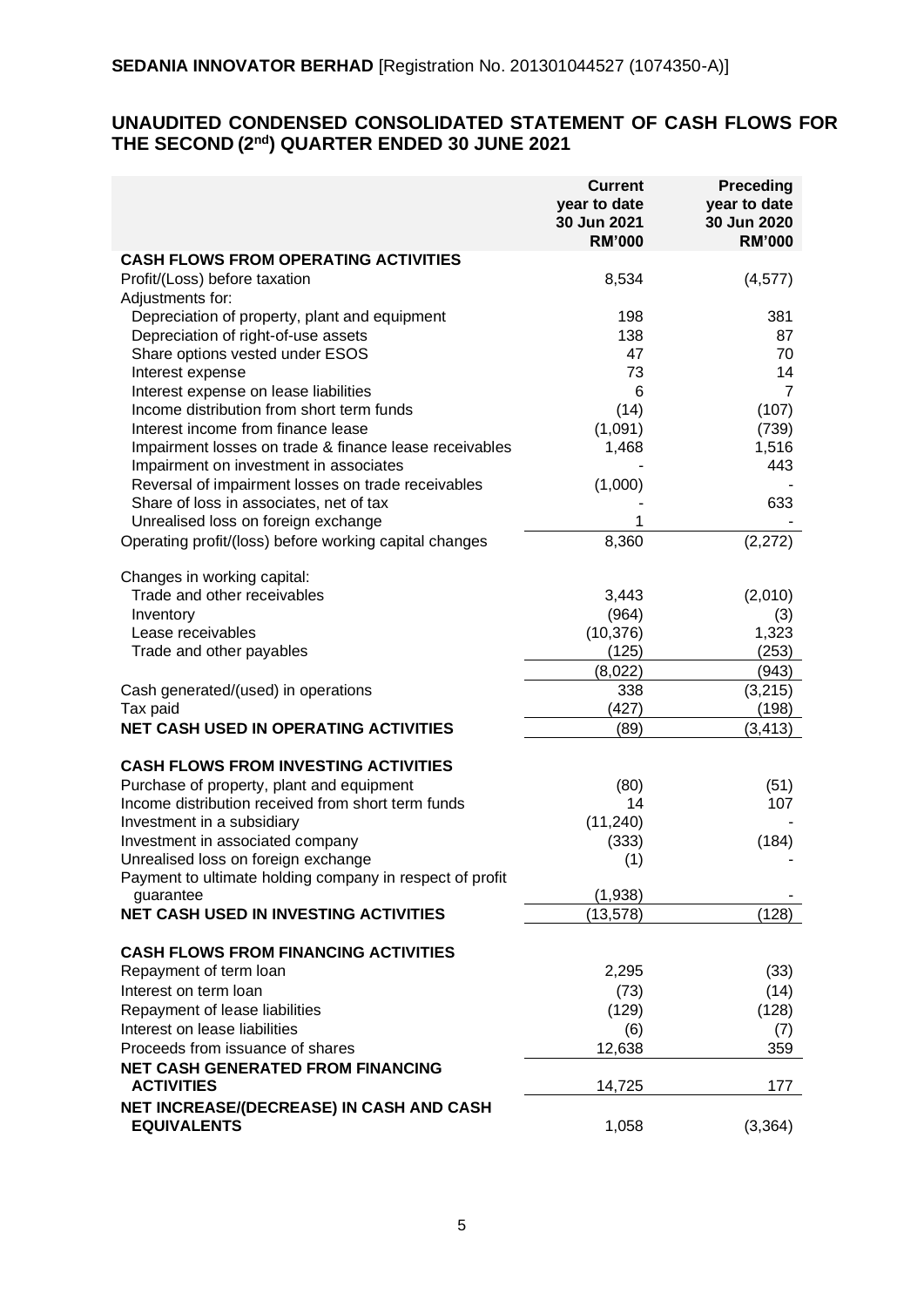| CASH AND CASH EQUIVALENTS AT BEGINNING OF<br>THE FINANCIAL PERIOD  | 13,393                                                         | 10.877                                                           |
|--------------------------------------------------------------------|----------------------------------------------------------------|------------------------------------------------------------------|
| CASH AND CASH EQUIVALENTS AT END OF THE<br><b>FINANCIAL PERIOD</b> | 14,451                                                         | 7,513                                                            |
|                                                                    | <b>Current</b><br>year to date<br>30 Jun 2021<br><b>RM'000</b> | <b>Preceding</b><br>year to date<br>30 Jun 2020<br><b>RM'000</b> |
| Cash and cash equivalents comprised the following:                 |                                                                |                                                                  |
| Cash and bank balances                                             | 4,753                                                          | 3,394                                                            |
| Short term funds                                                   | 9,698                                                          | 4.119                                                            |
|                                                                    | 14,451                                                         | 7.513                                                            |

(The unaudited condensed consolidated statement of cash flows should be read in conjunction with the audited financial statements for the year ended 31 December 2020 and the accompanying explanatory notes attached to this interim financial report.)

# *The remainder of this page is intentionally left blank*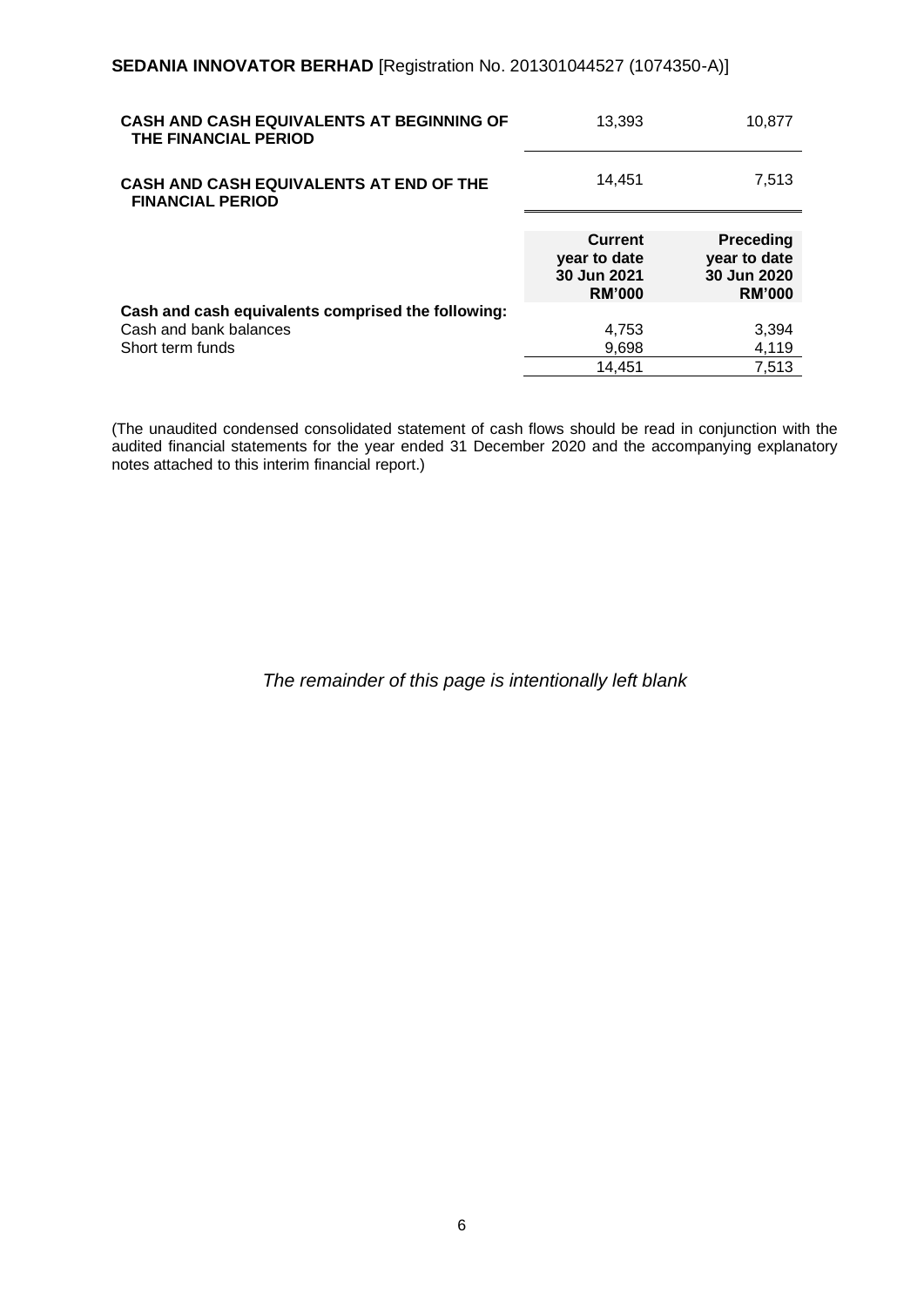# **NOTES TO THE CONDENSED CONSOLIDATED FINANCIAL REPORT FOR THE FIRST (2 nd) QUARTER ENDED 30 JUNE 2021**

# **A: EXPLANATORY NOTES TO THE UNAUDITED INTERIM FINANCIAL REPORT FOR THE QUARTER ENDED 31 DECEMBER 2021.**

# **A1. Basis of preparation**

The interim financial statements are unaudited and have been prepared in accordance with the Malaysian Financial Reporting Standards ("**MFRS**") 134: Interim Financial Reporting, Rule 9.22 and Appendix 9B of the Listing Requirements of Bursa Malaysia Securities Berhad ("Bursa Securities").

The condensed consolidated interim financial statements should be read in conjunction with the audited financial statements for the financial year ended 31 December 2020, which have been prepared in accordance with Malaysian Financial Reporting Standards, International Financial Reporting Standards and the requirements of the Companies Act 2016 in Malaysia.

# **A2. Significant Accounting Policies**

The accounting policies and methods of computation used in the preparation of the interim financial statements are consistent with those adopted in the audited financial statements for the financial year ended 31 December 2020 except for the adoption of the following standards that became effective for financial period beginning 1 January 2021:

| <b>Title</b>                                                                | <b>Effective Date</b> |
|-----------------------------------------------------------------------------|-----------------------|
| Amendments to MFRS 16 Covid-19 Related Rent Concessions                     | 1 June 2020           |
|                                                                             | (early adoption)      |
| Amendments to MFRS 9, MFRS 139, MFRS 7, MFRS 4 and MFRS 16   1 January 2021 |                       |
| Interest Rate Benchmark Reform - Phase 2                                    |                       |

The adoption of the above standards does not have any significant impacts to the current financial period.

# Standards issued but not yet effective

The Group has not adopted the following pronouncements that have been issued but not yet effective:

| Title                                                                                  | <b>Effective Date</b> |
|----------------------------------------------------------------------------------------|-----------------------|
| Amendments to MFRS 16 Covid-19 Related Rent Concessions beyond                         | 1 April 2021          |
| 30 June                                                                                |                       |
| Annual Improvements to MFRS Standards 2018 - 2020                                      | 1 January 2022        |
| Amendments to MFRS 3 Reference to the Conceptual Framework                             | 1 January 2022        |
| Amendments to MFRS 116 Property, Plant and Equipment – Proceeds 1 January 2022         |                       |
| before Intended Use                                                                    |                       |
| Amendments to MFRS 137 Provisions, Contingent Liabilities and 1 January 2022           |                       |
| Contingent Assets, Onerous Contracts - Cost of Fulfilling a Contract                   |                       |
| Amendments to MFRS 101 Classification of Liabilities as Current or Non- 1 January 2023 |                       |
| current                                                                                |                       |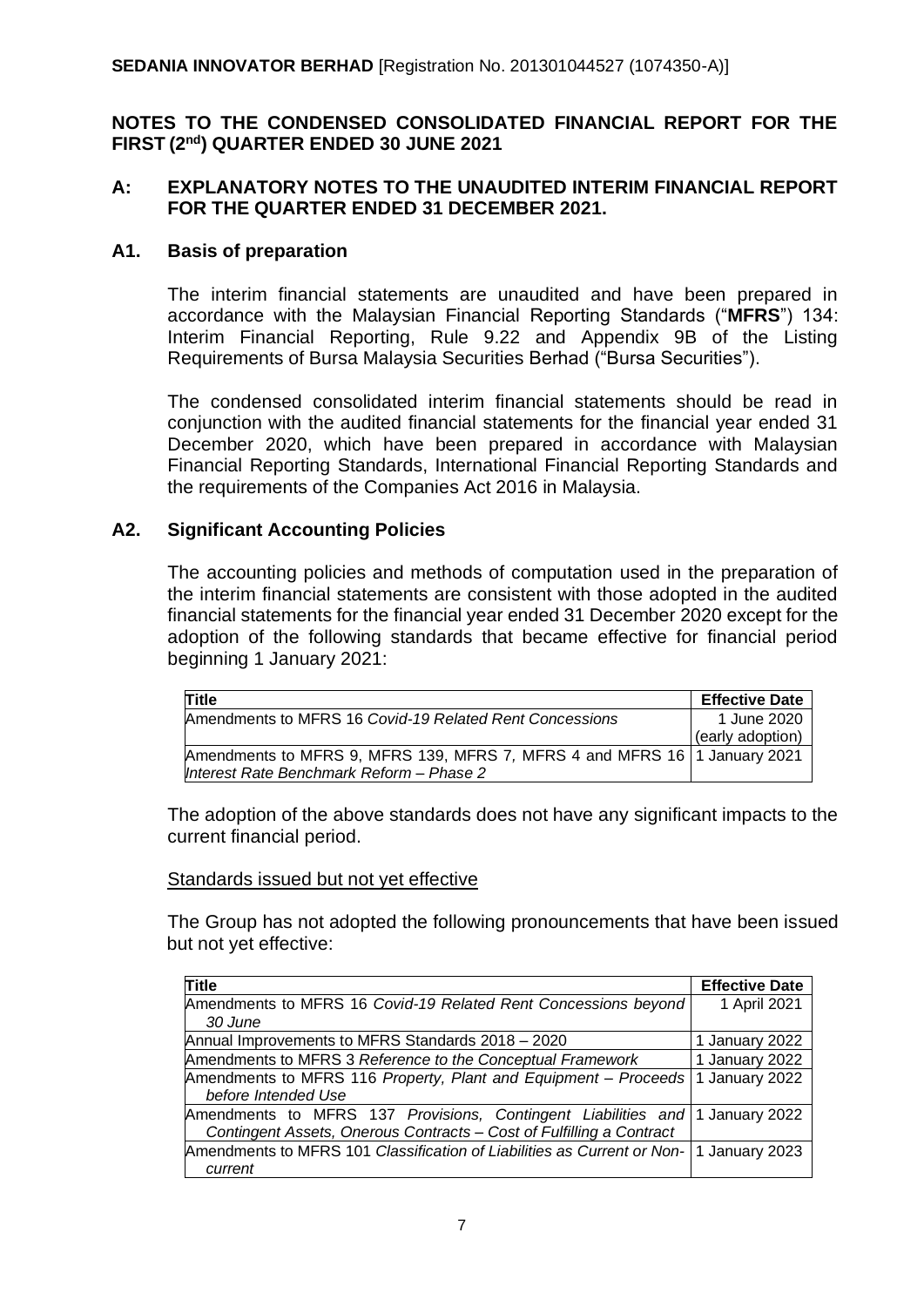| <b>MFRS 17 Insurance Contracts</b>                                                   | 1 January 2023 |
|--------------------------------------------------------------------------------------|----------------|
| Amendments to MFRS 17 Insurance Contracts                                            | 1 January 2023 |
| Amendments to MFRS 108 Definition of Accounting Estimates                            | 1 January 2023 |
| Amendments to MFRS 112 Deferred Tax related to Assets and Liabilities 1 January 2023 |                |
| arising from a Single Transaction                                                    |                |
| Amendments to MFRS 10 and MFRS 128 Sale or Contribution of Assets                    | Deferred       |
| between an Investor and its Associate or Joint Venture                               |                |

The Group and the Company are in the process of assessing the impact of implementing these Standards and Amendments, since the effects would only be observable for future financial years.

# **A3. Auditors' report of preceding annual financial statements**

There was no qualification to the audited financial statements of the Group for the financial year ended ("**FYE**") 31 December 2020.

# **A4. Seasonal or cyclical factors**

The business operations of the Group during the financial period under review have not been materially affected by any seasonal or cyclical factors.

# **A5. Unusual items**

There were no unusual items affecting assets, liabilities, equity, net income or cash flows of the Group during the quarter under review.

#### **A6. Material changes in estimates**

Not applicable as there were no estimates reported in the prior financial years.

#### **A7. Debt and equity securities**

As at the end of the quarter ended 30 June 2021, a total of 44,997,400 new ordinary shares were issued pursuant to the exercise of ESOS and Private Placement. Details of the issued share capital of the Company as at 30 June are as follows:

|                                                                    | <b>No. of Shares</b> | <b>RM'000</b> |
|--------------------------------------------------------------------|----------------------|---------------|
| As at 1.4.2021                                                     | 302,191,652          | 52,895        |
| Ordinary shares issued pursuant to the<br><b>ESOS</b>              | 1,464,000            | 303           |
| Ordinary shares issued pursuant to the<br><b>Private Placement</b> | 43,533,400           | 12.451        |
| As at 30.06.2021                                                   | 347,189,052          | 65,649        |

Other than the above, there were no issuance, cancellation, repurchases, resale and repayments of debt and equity securities in the current quarter and financial period ended 30 June 2021.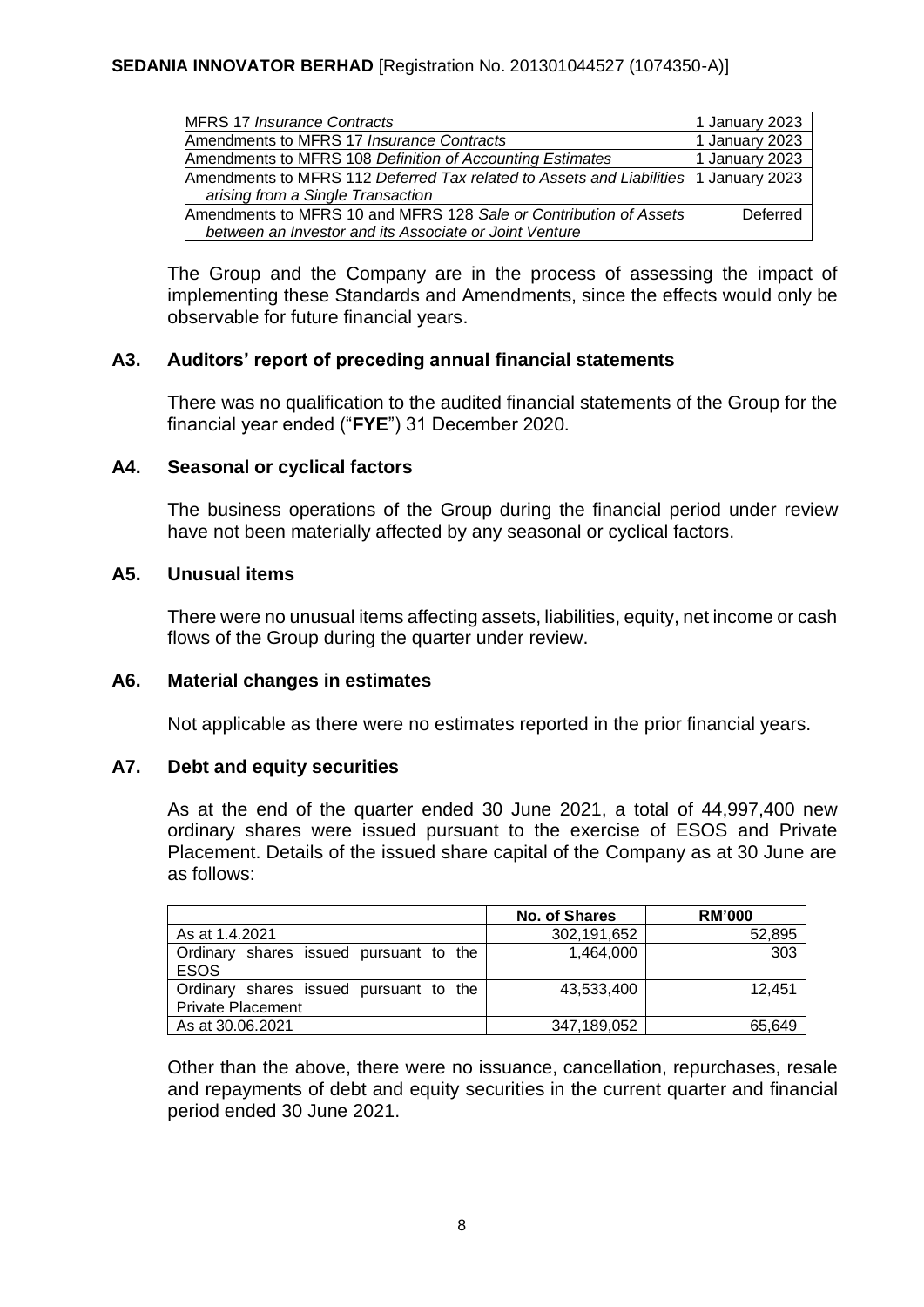#### **A8. Segmental information**

For management purposes, the Group is organised into five (5) operating segments which reflect the internal organisational and management structure according to the nature of the products and services provided. We measure the results of our segments using, among other measures, each segment's net revenue and operating income, which includes certain corporate overhead allocations.

- a) Health Technology ("HealthTech") Provision of consumer products specialising in healthcare, personal care, household as well as baby and childcare products; and health technologies specialising in preventative healthcare technology solutions.
- b) Financial Technology ("FinTech") Provision of financial technology solutions for the banking industry.
- c) Green technology ("GreenTech") solutions Provision of green technology and internet of things ("IoT") solutions for sustainable and environmentally friendly products and services. We decided to combine GreenTech and IoT due to their inherent technology connectivity nature especially in monitoring, management, automation and data insights.
- d) Sharing platform ("TelcoTech") Providing the technology on Airtime sharing for telecommunication providers.
- e) Others

Others mainly comprise provision of big data analytics services and operations relating to investment holding.

Segment assets and liabilities exclude current and deferred tax assets and liabilities.

|                                            | 3 months ended<br>30 Jun<br>2021<br><b>RM'000</b> | 30 Jun<br>2020<br><b>RM'000</b> | 6 months ended<br>30 Jun<br>2021<br><b>RM'000</b> | 30 Jun<br>2020<br><b>RM'000</b> |  |  |
|--------------------------------------------|---------------------------------------------------|---------------------------------|---------------------------------------------------|---------------------------------|--|--|
| <b>Segment revenue</b>                     |                                                   |                                 |                                                   |                                 |  |  |
| HealthTech                                 | 6,402                                             |                                 | 11,739                                            |                                 |  |  |
| FinTech                                    | 1.117                                             | 513                             | 2.081                                             | 1,615                           |  |  |
| GreenTech Solutions                        | 2,744                                             | 19                              | 12,906                                            | 1,102                           |  |  |
| <b>TelcoTech</b>                           | 573                                               | 579                             | 1,168                                             | 1,171                           |  |  |
| <b>Others</b>                              |                                                   |                                 | 10                                                |                                 |  |  |
| <b>Total revenue</b>                       | 10,836                                            | 1,111                           | 27,904                                            | 3,888                           |  |  |
| Segment operating profit/(loss) before tax |                                                   |                                 |                                                   |                                 |  |  |
| HealthTech                                 | 1,722                                             |                                 | 3,266                                             |                                 |  |  |
| FinTech                                    | 322                                               | (347)                           | 464                                               | (323)                           |  |  |
| GreenTech Solutions                        | 1,764                                             | (1, 412)                        | 5,432                                             | (2, 286)                        |  |  |
| TelcoTech                                  | 138                                               | 80                              | 293                                               | (10)                            |  |  |
| Others                                     | (495)                                             | (1,212)                         | (921)                                             | (1,958)                         |  |  |

The Group's segmental analysis by operating segments are as follows: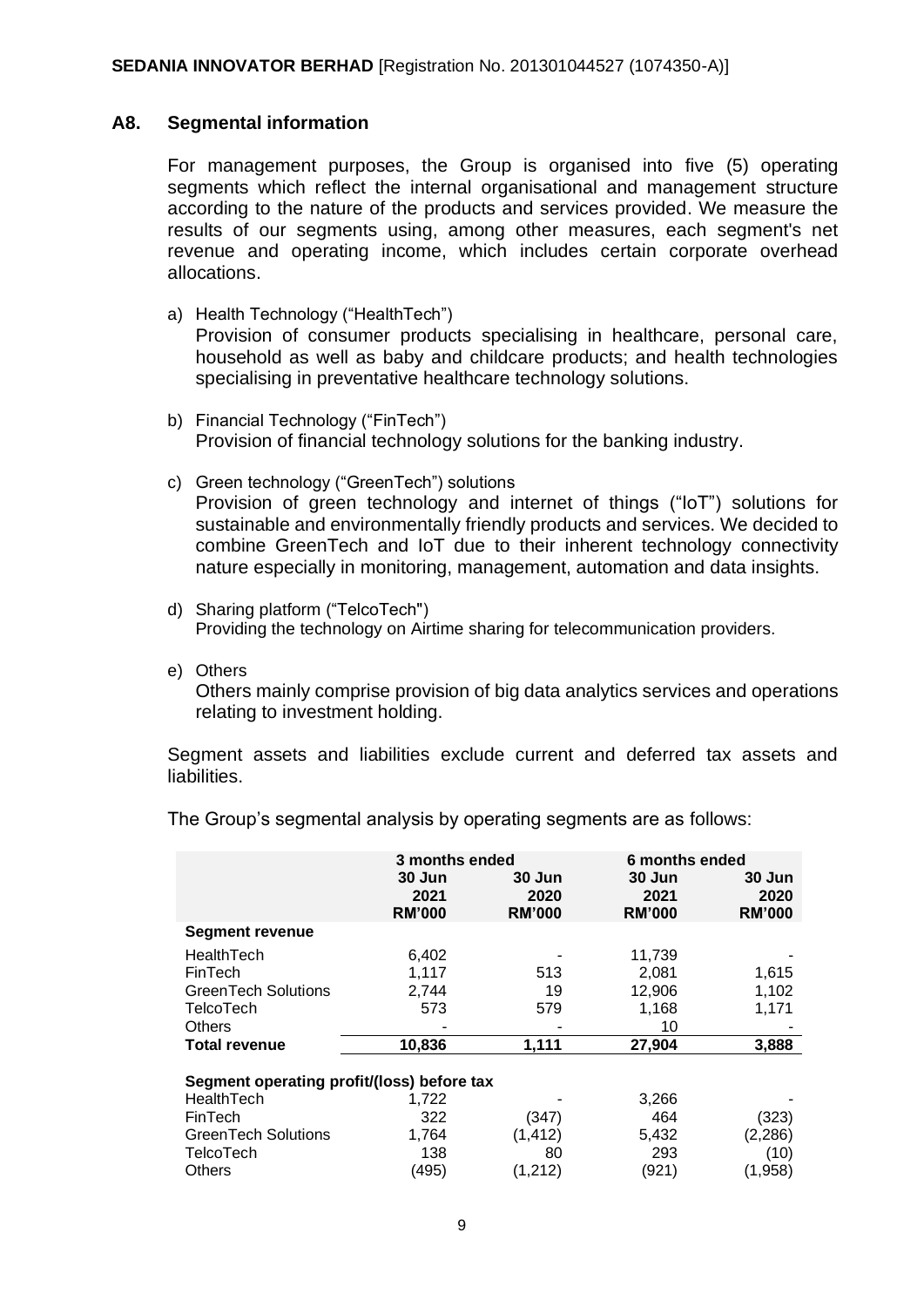| <b>Operating profit</b><br>/(loss) before tax | 3,451 | (2,891) | 8,534                           | (4, 577)                        |
|-----------------------------------------------|-------|---------|---------------------------------|---------------------------------|
|                                               |       |         |                                 |                                 |
|                                               |       |         | 30 Jun<br>2021<br><b>RM'000</b> | 30 Jun<br>2020<br><b>RM'000</b> |
| <b>Segment Assets</b>                         |       |         |                                 |                                 |
| HealthTech                                    |       |         | 12,903                          |                                 |
| FinTech                                       |       |         | 1,835                           | 2,956                           |
| <b>GreenTech Solutions</b>                    |       |         | 19,969                          | 13,897                          |
| <b>TelcoTech</b>                              |       |         | 4,329                           | 8,967                           |
| <b>Others</b>                                 |       |         | 10,641                          | 4,251                           |
| <b>Total Assets</b>                           |       |         | 49,677                          | 30,071                          |
| <b>Segment Liabilities</b>                    |       |         |                                 |                                 |
| HealthTech                                    |       |         | 4,245                           |                                 |
| FinTech                                       |       |         | 290                             | 472                             |
| <b>GreenTech Solutions</b>                    |       |         | 2,916                           | 698                             |
| <b>TelcoTech</b>                              |       |         | 1,533                           | 2,141                           |
| <b>Others</b>                                 |       |         | 2,101                           | 255                             |
| <b>Total Liabilities</b>                      |       |         | 11,085                          | 3,566                           |

The Group's revenue based on geographic location of its customers are as follows:-

|                                        | 3 months ended<br>30 Jun<br>30 Jun<br>2021<br>2020<br><b>RM'000</b><br><b>RM'000</b> |       | 30 Jun<br>2021<br><b>RM'000</b> | 6 months ended<br>30 Jun<br>2020<br><b>RM'000</b> |
|----------------------------------------|--------------------------------------------------------------------------------------|-------|---------------------------------|---------------------------------------------------|
| Malaysia                               | 8,732                                                                                | 1,111 | 24,911                          | 3,888                                             |
| Asian countries other<br>than Malaysia | 629                                                                                  |       | 1.259                           |                                                   |
| Europe                                 | 1,290                                                                                |       | 1,490                           |                                                   |
| <b>Others</b>                          | 185                                                                                  |       | 244                             | ۰                                                 |
| <b>Total</b>                           | 10,836                                                                               | 1.111 | 27,904                          | 3,888                                             |

Year to date revenue from Malaysia, Asian countries other than Malaysia, Europe and Others contributed to approximately 80.58%, 5.80%, 11.90% and 1.71% respectively of the Group's total revenue.

# **A9. Valuation of property, plant and equipment**

The Group has not carried out any valuation of its property, plant and equipment in the current quarter.

#### **A10. Capital commitment**

There was no capital commitment recognised by the Group for the current quarter.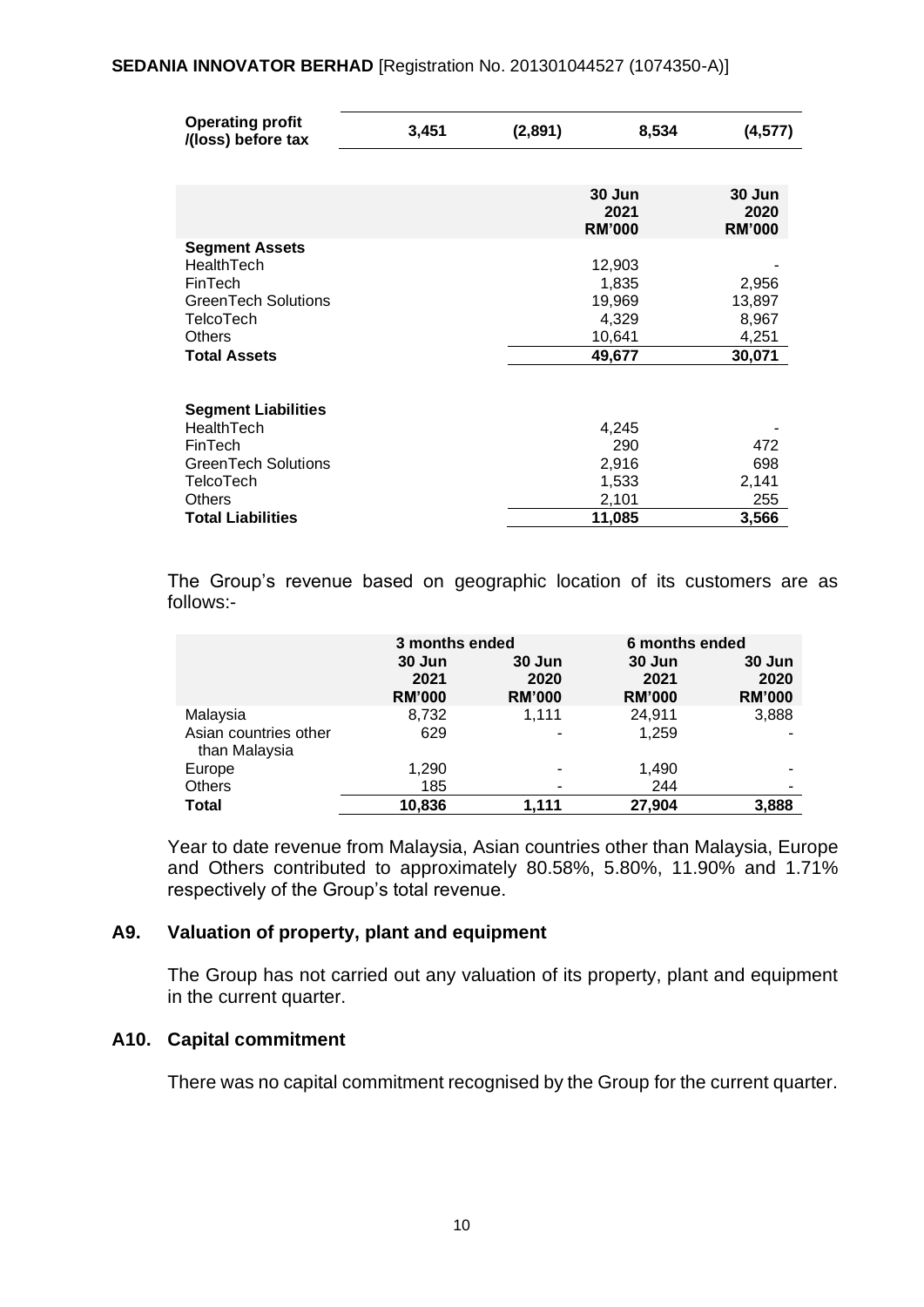# **A11. Changes in the composition of the Group**

On 2 November 2020, the Company announced that it had entered into a shares sale agreement ("SSA") with Sedania Corporation Sdn Bhd ("SedaniaCorp") for the acquisition of 51% equity interest in Offspring Inc Sdn Bhd ("Offspring"), for a total Purchase Consideration of RM15,116,400 to be fully satisfied by cash, and proposed to diversify the business of SIB and its subsidiaries ("SIB Group") to include the following business activities:

- (a) consumer products specialising in healthcare, personal care, household as well as baby and childcare products; and
- (b) health technologies specialising in preventive healthcare technology solutions

On 4 January 2021, the Group has completed its acquisition of Offspring from SedaniaCorp. A payment of RM11,240,400 has been made to SedaniaCorp and a security of RM3,876,000 has been retained by the Company pursuant to the SSA. SedaniaCorp had guaranteed that Offspring will achieve actual Profit After Tax ("PAT") of RM3,800,000 per annum for the financial years ending 31 December 2020 and 2021. The new subsidiary is included under the Health Technology segment.

# **A12. Contingent liabilities and contingent assets**

There were no changes in contingent liabilities or contingent assets since the last annual reporting period date up to the date of this report.

# **A13. Material events subsequent to the end of the quarter**

Save as disclosed in Note B6, there were no other material events subsequent to the end of the current quarter and financial year-to-date that have not been reflected in this interim financial report.

# **A14. Significant related party transaction**

There was no significant related party transaction entered into during the current quarter.

*The remainder of this page is intentionally left blank*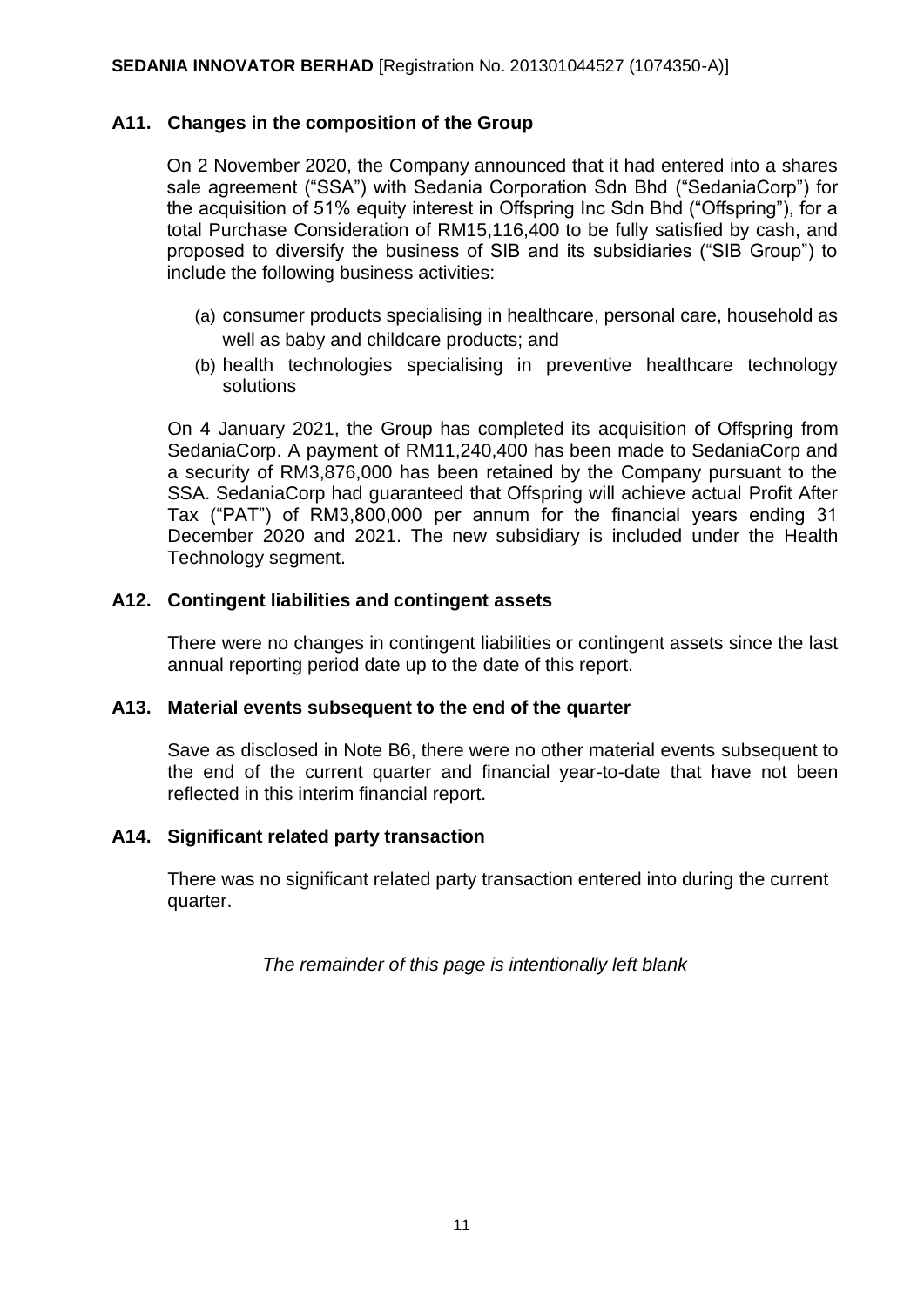# **B. ADDITIONAL INFORMATION REQUIRED BY THE LISTING REQUIREMENTS**

#### **B1. Group's Financial Performance Review and Segmental Analysis**

|                                                                               | 3 months ended                  |                                 |                     | 6 months ended                    |                                 |                     |
|-------------------------------------------------------------------------------|---------------------------------|---------------------------------|---------------------|-----------------------------------|---------------------------------|---------------------|
|                                                                               | 30 Jun<br>2021<br><b>RM'000</b> | 30 Jun<br>2020<br><b>RM'000</b> | <b>Changes</b><br>% | $30$ Jun<br>2021<br><b>RM'000</b> | 30 Jun<br>2020<br><b>RM'000</b> | <b>Changes</b><br>% |
| Revenue                                                                       | 10.836                          | 1,111                           | >100                | 27,904                            | 3,888                           | >100                |
| Operating<br>Profit/(Loss)                                                    | 3,500                           | (2,662)                         | >100                | 8,613                             | (3,922)                         | >100                |
| Profit/(Loss) Before<br>Interest and Tax                                      | 3,500                           | (2,662)                         | >100                | 8,613                             | (3,922)                         | >100                |
| Profit/(Loss) Before<br>Tax                                                   | 3,451                           | (2,891)                         | >100                | 8,534                             | (4,577)                         | >100                |
| Profit/(Loss) After<br>Tax for the Period                                     | 3,215                           | (2,891)                         | >100                | 8,107                             | (4, 577)                        | >100                |
| Profit/(Loss) After<br>Tax and Non-<br>controlling Interest<br>for the Period | 2,466                           | (2,952)                         | >100                | 6,675                             | (4,775)                         | >100                |

Overall review of the Group's financial performance

#### (i) Statement of Profit and Loss and Other Comprehensive Income

Group revenue for 2Q 2021 was RM10.84, an increase of RM9.73 from RM1.11 million as compared to 2Q 2020. The increase was mainly due to higher revenue from the GreenTech, FinTech and HealthTech segments.

The Group recorded an operating profit before tax of RM3.50 million in 2Q 2021 as compared to an operating loss before tax of RM2.66 million in 2Q 2020.

Group profit after tax in 2Q 2021 was RM3.22 million compared to a loss after tax of RM2.89 million in 2Q 2020.

For 2Q 2021, the Group recorded a profit after tax and non-controlling interest of RM2.47 million as compared to loss after tax of RM2.95 million for the preceding year corresponding quarter. The improvement in results is mainly due to positive contributions from the GreenTech, Fintech and HealthTech segments.

A segmental breakdown and analysis by operating segments are provided under item A8 and "Segmental Analysis" below.

#### (ii) Statement of Financial Position

As at 30 June 2021, total equity attributable to the owners of the Company was RM39.12 million as compared to RM27.74 million as at 31 December 2020.

Total assets as at 30 June 2021 increased by 61.47% to RM50.23 million from RM31.11 million as at 31 December 2020 mainly due to increased lease receivables from GreenTech and inventories from HealthTech in the current period end.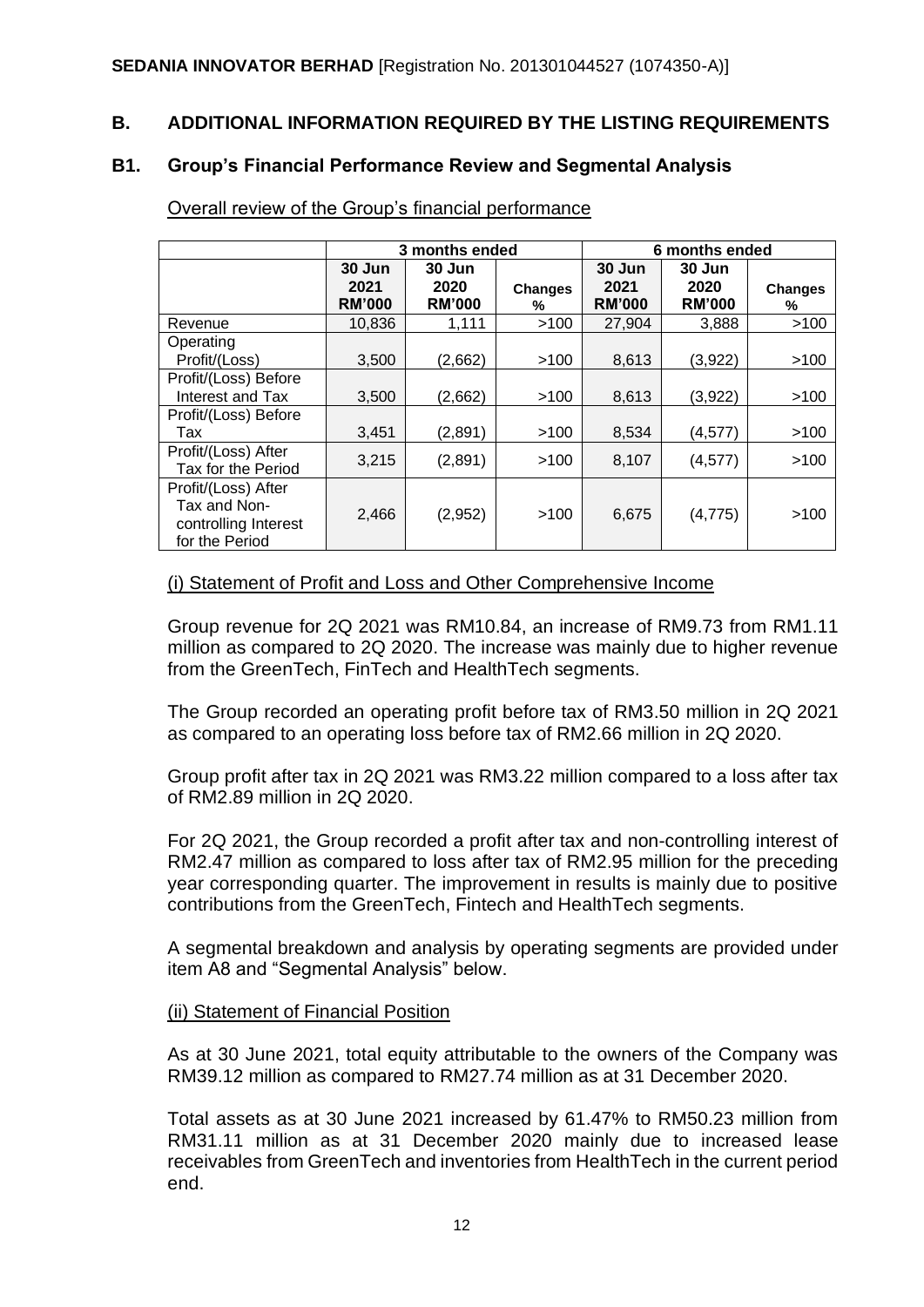Total liabilities increased from RM3.37 million as at 31 December 2020 to RM11.11 million as at 30 June 2021. The increase in total liabilities was driven mainly by an increase in trade and other payables as well as bank borrowings in the current period end.

# (iii) Statement of Cash Flows

The Group recorded a net cash inflow of RM1.06 million as at 30 June 2021. As at 30 June 2021, the Group had short-term deposits and bank balances of RM14.45 million, borrowings of RM5.09 million and lease liabilities of RM0.66 million.

For the six (6) months ended 30 June 2021, the net cash used in operating activities of the Group was RM0.09 million during the period as compared to RM3.41 million used in the previous corresponding period in 2020.

Net cash used in investing activities was RM13.58 million in the six (6) months ended 30 June 2021, as compared to RM0.13 used in the previous corresponding period in 2020.

Net cash generated from financing activities was RM14.73 million during the period against RM0.18 million generated for the corresponding period in 2020.

#### Segmental analysis

# **a. Current quarter ended 30 June 2021 ("2Q 2021") compared with the previous corresponding quarter ended 30 June 2020 ("2Q 2020"):**

# **HealthTech**

In 2Q 2021, HealthTech segment revenue was RM6.40 million or 59.08% of the Group's total revenue.

The segment recorded an operating profit before tax of RM1.72 million in the current quarter, representing 52.23% of the Group's total operating profit before tax.

No comparative against Q2 2020 is presented since the acquisition of this segment was only completed in Q1 2021.

# FinTech

In 2Q 2021, FinTech segment revenue was RM1.12 million, an increase of RM0.61 million from RM0.51 million in 2Q 2020. This was largely contributed from new subscription based revenue contributions on its Tawarruq platform as well as an overall increase in the number of As-Sidq transactions processed in the current quarter under review. On the other hand, revenue was lower in 2Q 2020 due to the impact of Movement Control Order implemented in the previous year, resulting in lower As-Sidq transactions processed for the segment in the same period last year.

The segment recorded an operating profit before tax of RM0.32 million in the current quarter, as compared to a RM0.35 operating loss before tax in 2Q 2020.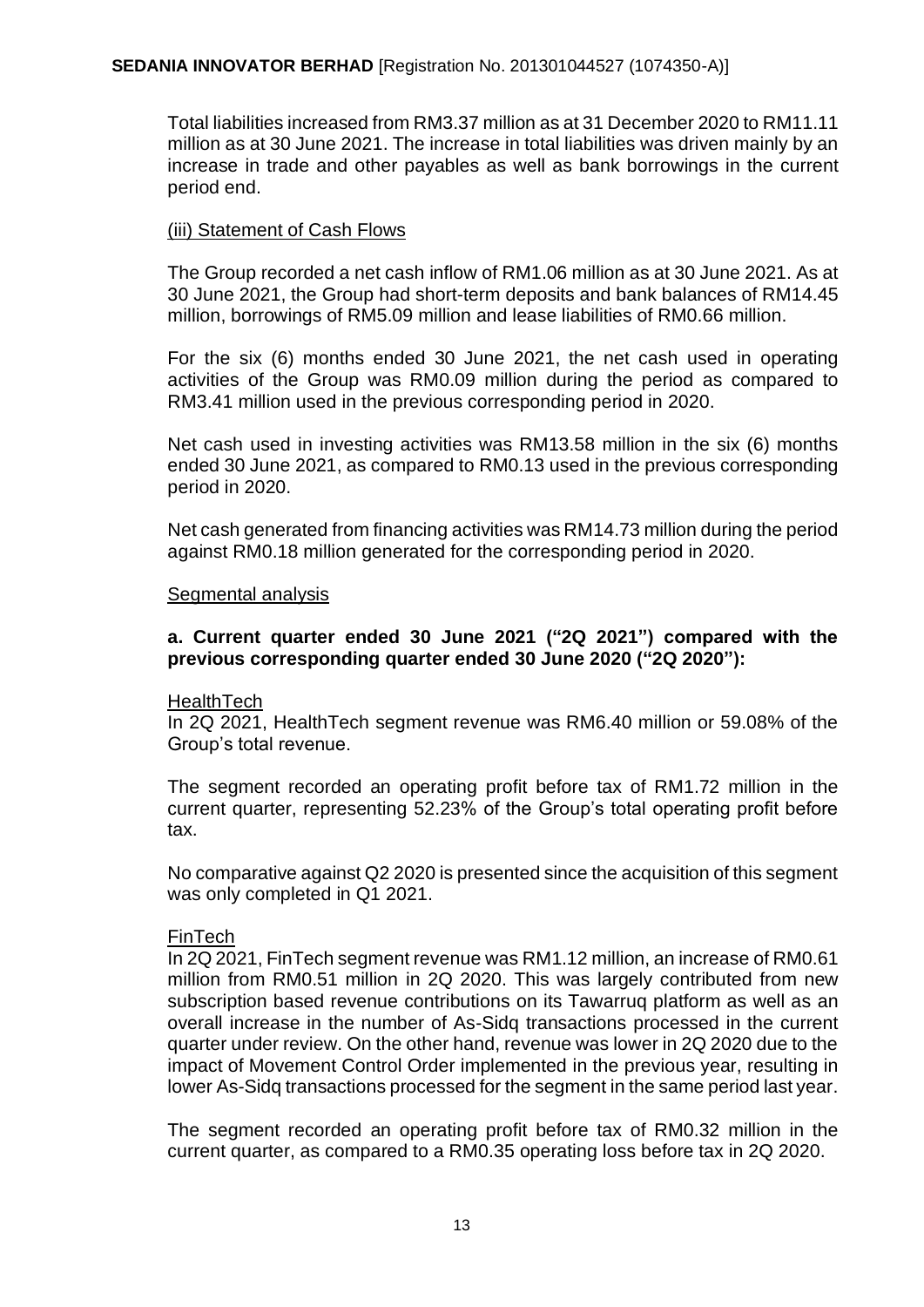#### Green Technology solutions

The GreenTech segment recorded a revenue of RM2.74 million in 2Q 2021 as compared to RM0.02 million in 2Q 2020. This was largely contributed from new lease revenue contributions for its Energy Performance Contract with a telecommunications company in the current quarter compared to 2Q 2020. Other revenue from this segment is also the continuation of existing maintenance and servicing contracts with a partner for GreenTech solutions in providing energysaving solutions for a financial institution.

The segment recorded an operating profit before tax of RM1.76 million in 2Q 2021 as compared to segment operating loss before tax of RM1.41 million in 2Q 2020. This was largely contributed from a reversal of impairment loss on receivables recognised in 2Q 2021 as other income.

#### **TelcoTech**

In 2Q 2021, TelcoTech revenue reduced minimally by 1.21% to RM0.57 million as compared to the same period last year. Despite pandemic concerns and extended movement control order periods that have widespread effects on other businesses across the country, the segment had sustained its transactional revenue in the current quarter as compared to 2Q 2020.

The segment recorded an operating profit before tax of RM0.14 million in 2Q 2021 as compared to RM0.08 million operating profit before tax in 2Q 2020.

#### **Others**

This segment comprises operations relating to investment holding company and Big Data Analytics solutions.

The segment recorded an operating loss before tax of RM0.50 million in 2Q 2021 as compared to a segment operating loss before tax of RM1.21 million in 2Q 2020. This was due to common operating expenses/indirect cost allocated on a reasonable basis to this segment for whose benefit the expense was incurred.

#### **Quarter ended Changes 30 Jun 2021 RM'000 31 Mar 2021 RM'000 +/(-) %** Revenue 10,836 17,068 | (37) Operating Profit/(Loss) Before  $\left| \frac{1}{100} \right|$  Proliv(Loss) Before  $\left| \frac{3,500}{5,114} \right|$  (32) Profit/(Loss) Before Tax  $\begin{array}{|c|c|c|c|c|c|c|c|} \hline \end{array}$  3,451  $\begin{array}{|c|c|c|c|c|c|} \hline \end{array}$  5,084  $\begin{array}{|c|c|c|c|c|} \hline \end{array}$  (32) Profit/(Loss) After Tax for the Period  $\left[2, 3, 215\right]$  4,893 (34) Profit/(Loss) After Tax and Non-Prontrolling Interest For the Period 2,466 4,211 (41)

# **B2. Comparison with immediate preceding quarter's results**

The Group recorded a revenue of RM10.84 million during the quarter under review against a revenue of RM17.07 million as compared to the immediate preceding quarter. Total revenue decreased in comparison with the immediate preceding quarter mainly due to lower revenue contributions from the GreenTech segment.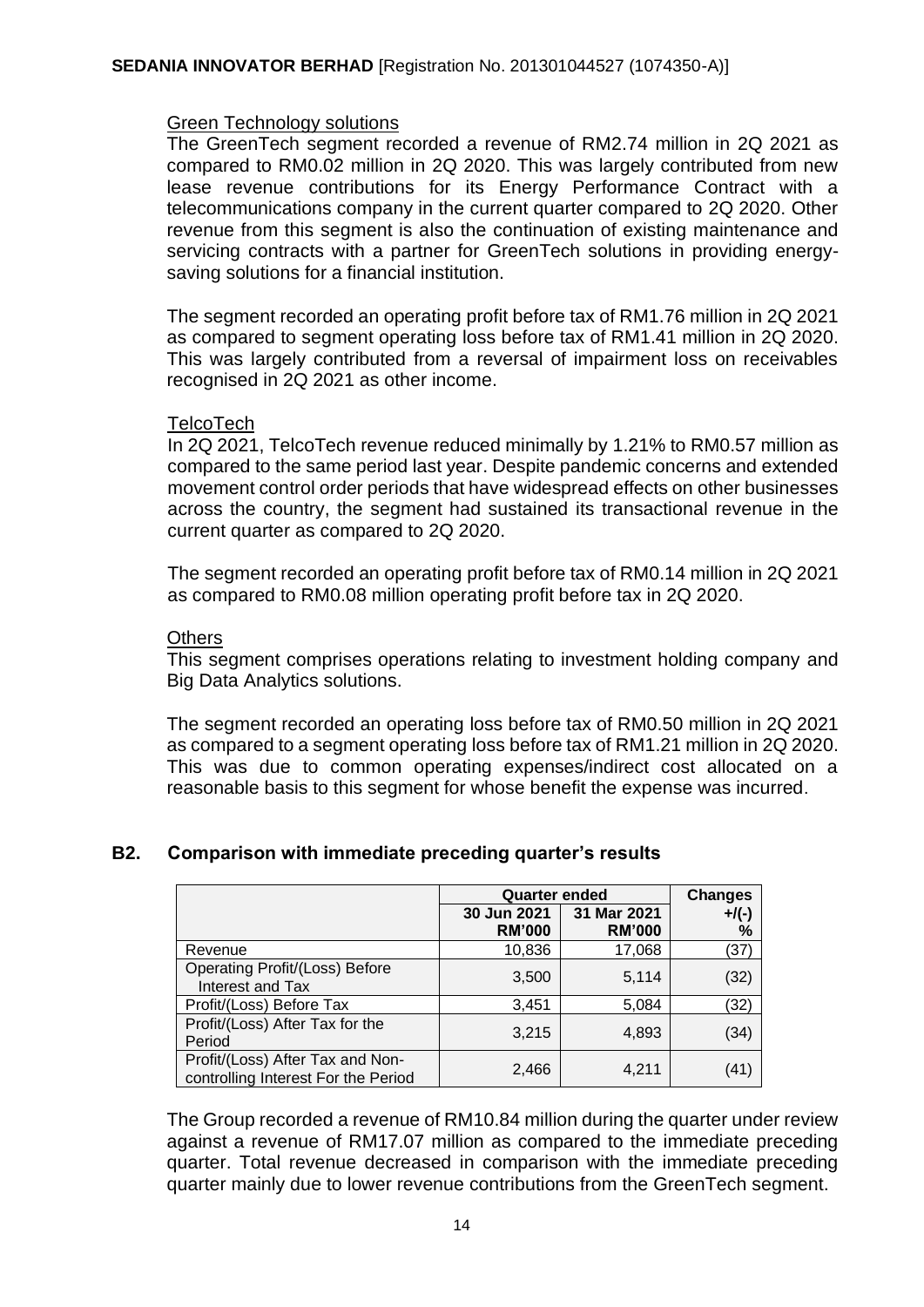The table below gives information about the movement in the Group's revenue, compared to the preceding quarter.

|                            | 30 Jun 2021<br><b>RM'000</b> | 31 Mar 2021<br><b>RM'000</b> | <b>Changes</b><br>$+$ /(-)<br>% |
|----------------------------|------------------------------|------------------------------|---------------------------------|
| <b>Segment revenue</b>     |                              |                              |                                 |
| HealthTech                 | 6,402                        | 5,337                        | 20                              |
| FinTech                    | 1,118                        | 963                          | 16                              |
| <b>GreenTech Solutions</b> | 2,744                        | 10,160                       | (73)                            |
| TelcoTech                  | 572                          | 596                          | 41                              |
| <b>Others</b>              | -                            | 12                           | (33)                            |
| <b>Total revenue</b>       | 10,836                       | 17,068                       | 37                              |

As such, the Group recorded a profit after tax and non-controlling interest of RM2.47 million in the current quarter compared to profit after tax and noncontrolling interest of RM4.21 million in the immediate preceding quarter.

# **B3. Prospects for 2021**

The ongoing COVID-19 pandemic continues to disrupt the normal operation of economies globally. The market conditions in 2021 continue to be unpredictable and most economists are predicting a long and uneven return to pre-COVID business activity level. As such, the Group will continue to maintain a cautious outlook while remaining committed to improving its long term strategy, managing efficiency and reinforcing costs optimisation efforts to ensure business sustainability.

Moving forward, the Board of Directors remain cautiously optimistic to deliver a reasonable performance for the financial year ending 31 December 2021 against the backdrop of challenging uncertainty due to the prolonged COVID-19 pandemic.

# **B4. Profit forecast**

The Group has not issued any profit forecast in any public documents.

#### **B5. Taxation**

|                                                           | 3 months ended<br>30 Jun<br>30 Jun<br>2020<br>2021<br><b>RM'000</b><br><b>RM'000</b> |    | 30 Jun<br>2021<br><b>RM'000</b> | 6 months ended<br>30 Jun<br>2020<br><b>RM'000</b> |
|-----------------------------------------------------------|--------------------------------------------------------------------------------------|----|---------------------------------|---------------------------------------------------|
| Tax expense recognised in<br>profit or loss:              |                                                                                      |    |                                 |                                                   |
| Current tax provision                                     | 236                                                                                  | 61 | 427                             | 198                                               |
|                                                           | 236                                                                                  | 61 | 427                             | 198                                               |
| Deferred Tax:                                             |                                                                                      |    |                                 |                                                   |
| Relating to origination of<br><b>Temporary Difference</b> | $\overline{\phantom{0}}$                                                             |    |                                 |                                                   |
| Tax expense for the financial<br>period                   | 236                                                                                  | 61 | 427                             | 198                                               |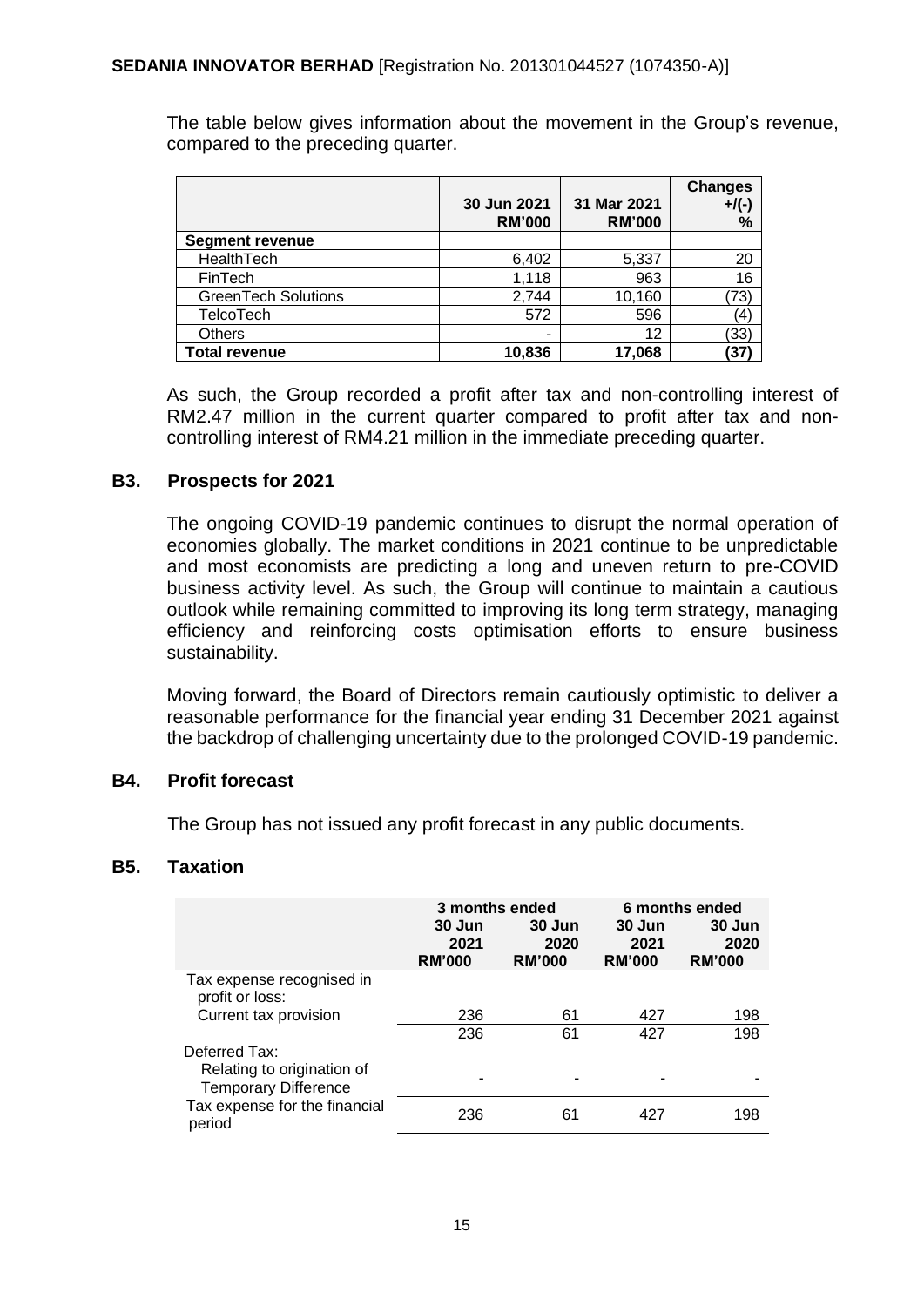#### **B6. Status of corporate proposals and utilisation of proceeds**

(i) The Group undertook a private placement of up to 20% of the total number of issued shares of SIB based on a shareholders' mandate procured pursuant to Section 75 and Section 76 of the Companies Act, 2016 approved by its shareholders at the Company's 6<sup>th</sup> Annual General Meeting convened on 29 June 2020 ("Proposed Private Placement"). On 23 October 2020, approximately 25% of the proposed private placement was completed via issuance of 14,500,000 new shares at RM0.132 each – raising a gross proceed of RM1.91 million. On 28 May 2021, approximately 75% of the balance proposed private placement was completed via issuance of 43,533,400 new shares at RM0.286 each – raising a gross proceed of RM12.45 million.

As at the date of this report, the proceeds from the Private Placement have been utilised in the following manner:

| <b>Purpose</b>                                            | <b>Proposed</b><br>utilisation | Actual<br><b>Utilisation</b> | Intended<br><b>Timeframe</b><br>for<br><b>Utilisation</b> | <b>Deviation</b> |    | <b>Explanations (if</b><br>the deviation is<br>5% or more) |
|-----------------------------------------------------------|--------------------------------|------------------------------|-----------------------------------------------------------|------------------|----|------------------------------------------------------------|
|                                                           | <b>RM'000</b>                  | <b>RM'000</b>                |                                                           | <b>RM'000</b>    | %  |                                                            |
| Green Technology<br>Solutions<br>("GreenTech")<br>segment | 6,079                          | 1,764                        | Within 12<br>months                                       | 4,315            | 71 | (1)                                                        |
| General working<br>capital                                | 7,786                          | 4,902                        | Within 12<br>months                                       | 3,134            | 40 | (a)                                                        |
| <b>Private Placement</b><br>expenses                      | 500                            | 250                          | Within 1<br>month                                         | ۰                | ۰  | (b)                                                        |
| Total gross proceeds                                      | 14,365                         | 6,916                        |                                                           | 7.449            | 52 |                                                            |

The utilisation of the proceeds as disclosed above should be read in conjunction with the Announcements made by the Company dated 18 September 2020, 2 October 2020, 6 October 2020 and 31 May 2021.

#### *Explanation:*

*(1) The Group's GreenTech energy saving devices installation works are still in progress.* 

*Notes:*

- *(a) The general working capital allocated from this round of Private Placement has not been fully utilised as at the date of this report.*
- *(b) The actual expenses incurred for the Private Placement were lower than the estimated expense. Hence the balance of unutilised Private Placement proceeds of RM0.25 million has been re-allocated to working capital of the Group.*

There were no other corporate proposals, which have been announced but not completed as at 30 August 2021, being the date of this report.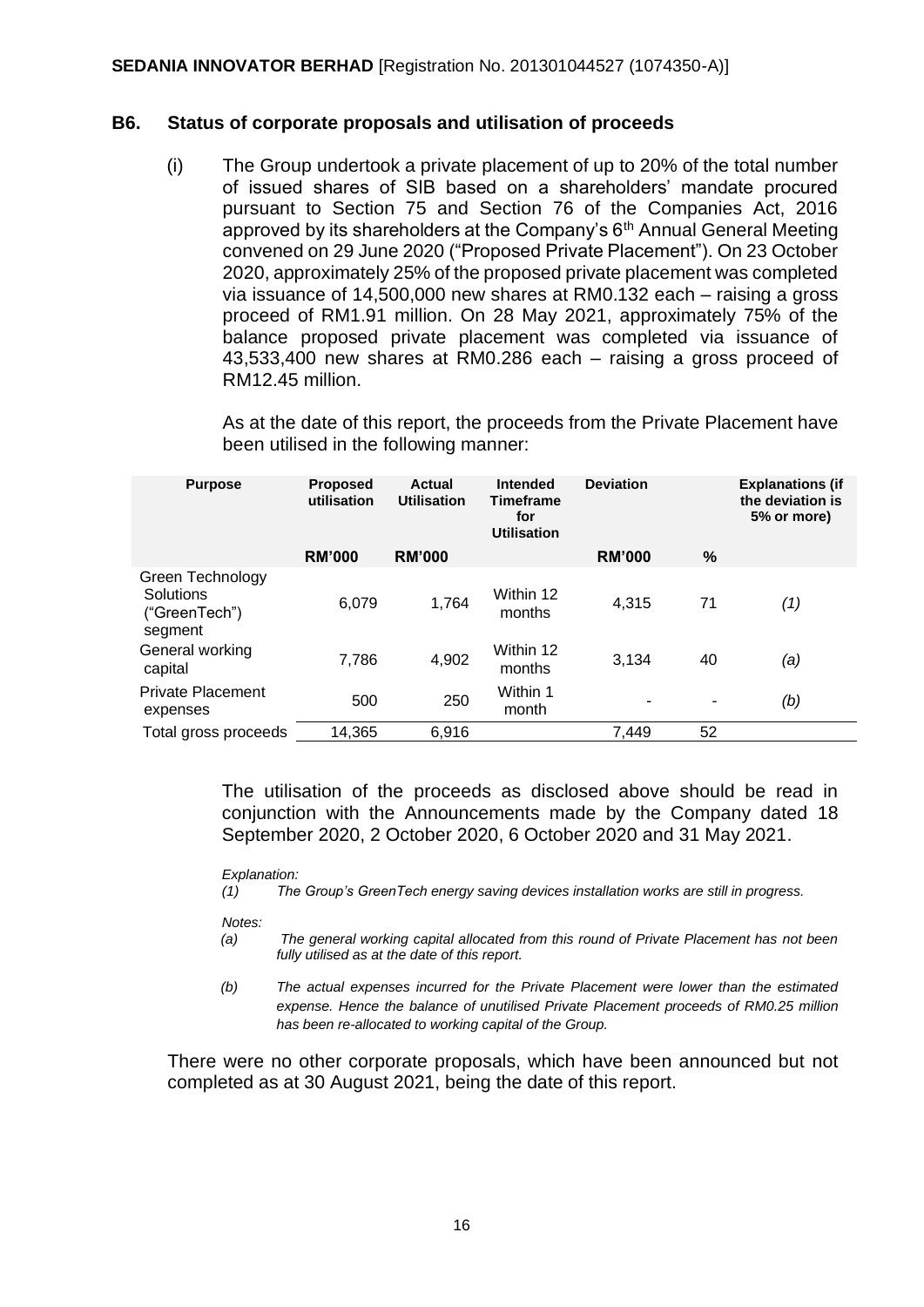# **B7. Borrowings**

The Group's borrowings as at the end of this financial period are as follows:

|                            | 30 Jun<br>2021<br><b>RM'000</b> | 30 Jun<br>2020<br><b>RM'000</b> |
|----------------------------|---------------------------------|---------------------------------|
| <b>Current liabilities</b> |                                 |                                 |
| Term Ioan (secured)        | 645                             | 85                              |
| Revolving credit           | 632                             |                                 |
| <b>Trade facilities</b>    | 500                             |                                 |
|                            | 1,777                           | 85                              |
| Non-current liabilities    |                                 |                                 |
| Term Ioan (secured)        | 3,313                           | 389                             |
|                            | 3,313                           | 389                             |
| Total borrowings           | 5,090                           | 474                             |

Note: The term loan is secured by a first legal charge against the Group's office premises.

#### **B8. Material litigation**

Save as disclosed below, there were no pending material litigations against the Group which might materially and adversely affect the Group's financial position.

**Kuala Lumpur High Court ("KLHC") Summon No. WA-22NCvC-879-11/2019 between Sedania Technologies Sdn. Bhd. (formerly known as IDOTTV Sdn. Bhd.)("the Plaintiff") vs (1) Professional Science Technologies Sdn. Bhd. ("1st Defendant") and (2) Encik Muzir Bin Md Zanib ("2nd Defendant")(collectively referred to as "the Defendants"**)

The Plaintiff and the Defendants had on 10 June 2021 entered into a Settlement Agreement for the Plaintiff to accept the sum of Ringgit Malaysia: One Million and Five Hundred Thousand (RM1,500,000.00) only as full and final settlement of the Judgment Sum ("Settlement Sum") in the following manner subject to the terms and conditions as stipulated in the Settlement Agreement:-

- 1. to pay the Plaintiff the sum of Ringgit Malaysia: One Million (RM1,000,000.00) only being the partial payment of the Settlement Sum on or before 31 May 2021 in a form of banker's cheque;
- 2. to pay the Plaintiff the sum of Ringgit Malaysia: Five Hundred Thousand (RM500,000.00) only being the final balance of the Settlement Sum on or before 26 August 2021 in a form of post dated cheque; and
- 3. there shall be no further interest and costs payable to the Plaintiff.

The Defendant's solicitor had filed a Notice of Discontinuance in relation the Notice of Appeal filed at Court of Appeal : Civil Appeal No, : W-02(IM)(NCvC)-1216- 09/2020 and Notice of Application for stay of execution at Kuala Lumpur High Court Civil Suit No. WA-22NCvC-879-11/2019, both on 31 May 2021.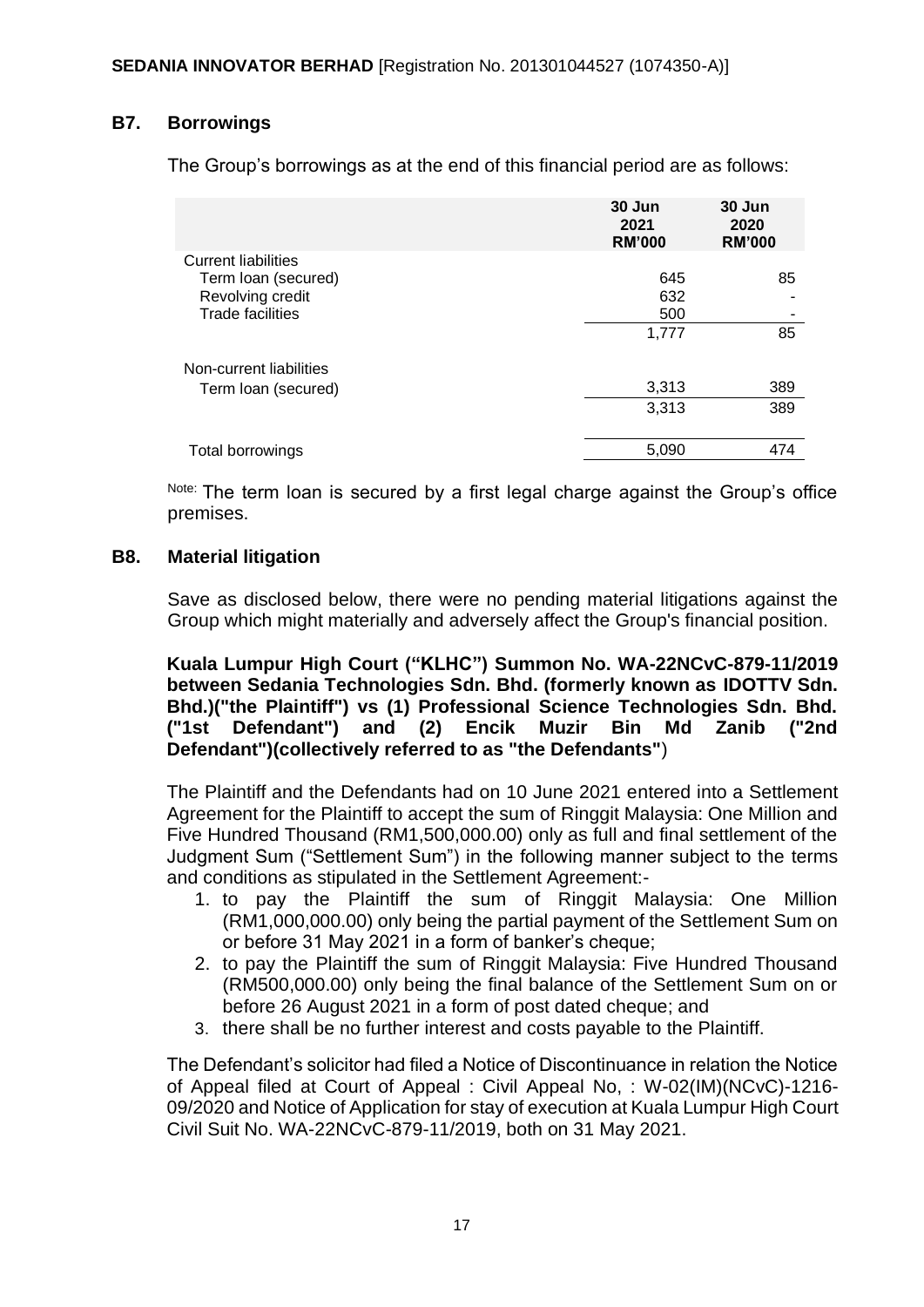Payment for the first RM1,000,000 of the Settlement Sum has been received by the Plaintiff on 10 June 2021. The RM500,000 final balance from the Settlement Sum has been received by the Plaintiff on 26 August 2021.

Save as disclosed above, there has been no significant change in material litigation, including the status of pending material litigation in respect of the Company and its subsidiaries during the current quarter under review.

#### **B9. Dividends**

No dividend has been paid, declared or proposed during the quarter under review.

# **B10. Earnings per share**

(a) Basic earnings per share

The earnings per share are calculated by dividing the net profit/(loss) attributable to ordinary owners of the Company by the weighted average number of ordinary shares in issue during the period.

|                                                                           | 3 months ended |                | 6 months ended |                |
|---------------------------------------------------------------------------|----------------|----------------|----------------|----------------|
|                                                                           | 30 Jun<br>2021 | 30 Jun<br>2020 | 30 Jun<br>2021 | 30 Jun<br>2020 |
| attributable to<br>Profit/(Loss)<br>the owners of the Company<br>(RM'000) | 2,466          | (2,952)        | 6,675          | (4,755)        |
| Weighted average number of<br>ordinary shares in issue<br>(000)           | 311,008        | 251,192        | 311,008        | 249,412        |
| Basic earnings/(loss) per<br>share (sen)                                  | 0.79           | (1.18)         | 2.15           | (1.91)         |

# (b) Diluted earnings per share

The diluted earnings per share are calculated by dividing the net profit/(loss) attributable to ordinary owners of the Company by the weighted average number of ordinary shares in issue during the period, adjusted for the dilutive effects of potential ordinary shares from share options granted pursuant to the Employees' Share Option Scheme ("ESOS").

# *The remainder of this page is intentionally left blank*